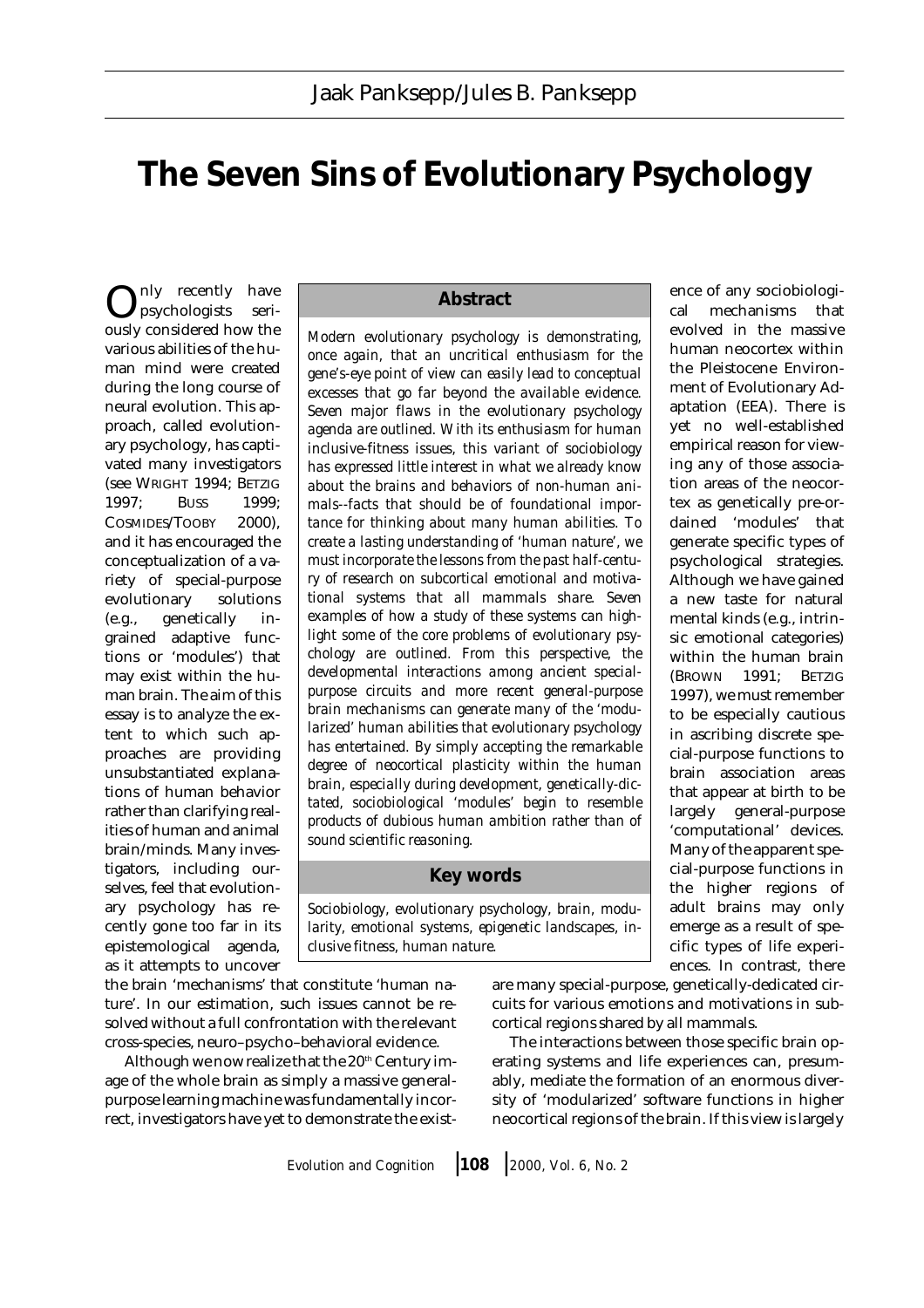correct, we must proceed in a more epistemologically disciplined way than has become common practice in modern evolutionary psychology. Although we applaud the willingness of evolutionary psychologists to open up the Pandora's box of innate faculties within psychology once more, we fear that the parochial tendencies of many current views may promote needless controversies reminiscent of those that characterized the 'sociobiology wars' of the past quarter century. Although an appreciation of the power of inclusive-fitness can be incredibly productive in addressing many issues in population genetics and behavioral ecology, it cannot serve as a precise tool to dissect the nature of brain/mind mechanisms. How, then, might we generate credible perspectives that diminish the likelihood of arousing incendiary political passions, such as those that characterized the 'sociobiology wars'?

Biologists have long accepted evolutionary perspectives as historical scenarios for the emergence of all bodily organ systems. However, biologists have also come to recognize that evolutionary viewpoints are not especially useful for most of their ongoing experimental investigations. Evolutionary scenarios provide only marginal insights for guiding the experimental analyses of how biological systems actually function. Scientific demonstration of the functional mechanisms within the brain still need to be achieved through traditional experimental approaches. This poses a great dilemma for modern evolutionary psychological perspectives, for it is much easier to postulate adaptive 'modules' in the brain/mind than to demonstrate their neuropsychological nature. Such considerations lead to one overarching conclusion: Real neural functions across a variety of species should provide definitive constraints on speculation about what evolution did or did not create within human and animal brain/ minds.

A new breed of evolutionary psychologists appears to disagree with such a marginal utility view of evolutionary scenarios. For the past dozen years they have been asserting, often with a tone of revolutionary fervor, that our ability to peer into the hazy crystal ball of 'recent' human ancestry will help us fathom the intrinsic nature—the evolutionary epistemology—of the human brain/mind. We, as well as many other scholars who have long accepted evolutionary principles as being ontologically correct, are forced to question this new and potentially virulent strain of dubious neo-DARWINIAN thinking. Without a strong linkage to neuroscientific research, evolutionary psychology has no credible way of determining whether its hypotheses reflect biological realities or only heuristics that permit provocative statistical predictions.

These considerations become especially pertinent when we consider that some evolutionary psychologists now explicitly claim their approaches can shed light on how the brain controls mind and behavior (e.g., see TOOBY/COSMIDES 2000). To us, this seems highly unlikely. Accordingly, we offer the following analysis to help direct psycho–evolutionary thinking in a more balanced and productive direction, where the available empirical riches from the Affective, Behavioral and Cognitive Neurosciences can be used effectively to construct a genuine image of how the human brain/mind is actually organized. In the first half of the paper, we take a conceptual approach, using the 'TOOBY & COSMIDES tradition' as the most prominent example of current thinking in the field. In the second half, we proceed to real brain issues that can be dissected empirically. We will not attempt to summarize specific sociobiological findings in this paper, and we shall assume that readers are reasonably familiar with the types of views that have been espoused by evolutionary psychologists during the past decade. At the outset, we regret that space constraints do not allow us to discuss all of the available evolutionary views in the detail needed for a comprehensive analysis.

# **The Creative Excesses of Evolutionary Psychology**

 To begin, we will briefly consider the general historical threads that have led to the present revolution in evolutionary thinking and then discuss several distinct ways to conceptualize the adaptive functions of the brain/mind. What is currently hailed as mainstream evolutionary psychology (i.e., symbolized most commonly by the cognitively-based tradition initiated by BARKOW/TOOBY/COSMIDES 1992) is making radical theoretical claims concerning the human mind, some of which are contrary to what is already known about the mammalian brain. We believe the evidential disparity between their adaptive theory of 'human nature' and current neuroscience understanding is largely due to the separate and remarkably non-interactive paths taken by psychological and biological approaches to the brain/ mind during the 20<sup>th</sup> century.

Once upon a time many philosophers and psychologists believed that the mind was a *tabula rasa* upon which raw experiences were transformed into knowledge through the power of associative learn-

*Evolution and Cognition* ❘ **<sup>109</sup>** ❘ *2000, Vol. 6, No. 2*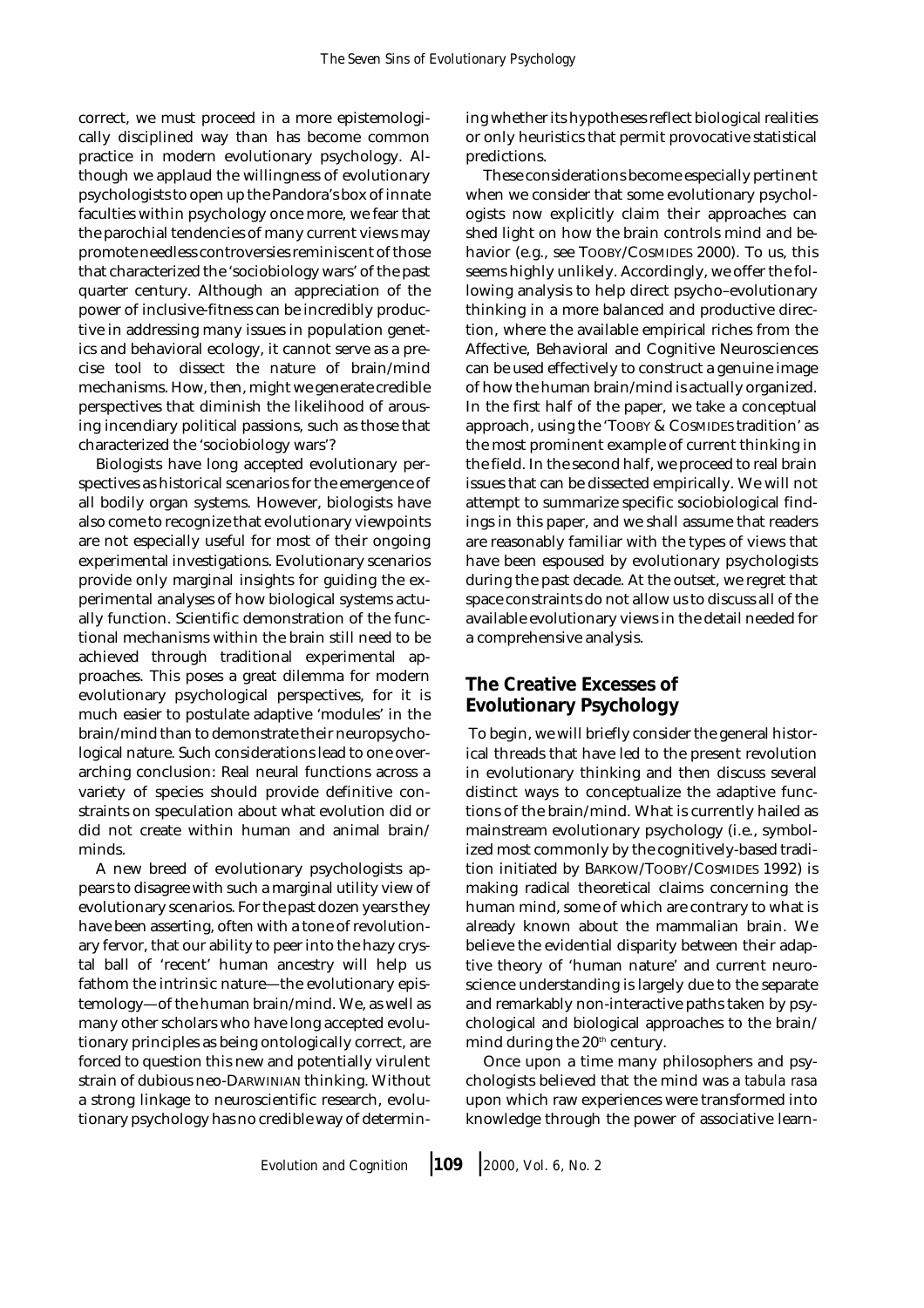ing. That era should have dimmed forever once DAR-WIN (1872) opened the door to a deeper understanding of human and animal minds. Evolution surely has constructed a variety of robust and perhaps fundamentally similar intrinsic potentials in the ancestral, neuro–mental apparatus of all mammals. However, since behavioral and bodily change are the only things we can directly measure in other animals, the search to uncover the nature of the intrinsic neuropsychological processes of the brain was delayed. Before the Neuroscience Revolution became fully recognized, modern evolutionary theory, especially with the robust concept of inclusive-fitness, provided psychologists with a substantive way to proceed (HAMILTON 1964). This principle has now achieved seminal recognition by many psychologically oriented investigators who are not, by tradition, accustomed to think in biological terms. Unfortunately, the acceptance of this profound evolutionary principle, which is most clearly applicable to sub-human species, did not promote an evident desire for the assimilation of neuroscientific research into human psychology.

Meanwhile, within ethology, behavioral genetics and comparative neuroscience there has existed a long and practical tradition of evolutionary thinking that continues to remain isolated from modern evolutionary psychology. There is no intellectually coherent reason for keeping the important findings of these fields un-integrated. Together, these disciplines can help create a balanced view of how the human mind was constructed. Empirical evidence indicates that the human mind was created through evolutionary shaping of ancient mammalian brains (MACLEAN 1990). Focusing on these ancestral emotional functions of the brain, to the extent that they are still represented in existing species, provides a unique empirical platform for thinking about the adaptive foundations of the human brain/mind (NESSE 1990; PANKSEPP 1982, 2000a–e).

We believe that the essential character of the human mind was laid down to a substantial extent within very ancient (i.e., subcortical) emotional and motivational neurochemical systems that we share with many other animals. Modern cladistic analyses of ancestral descent permitted by DNA, RNA and protein sequencing, along with the specification of neural systems in which such molecules are found, has dramatically increased our ability to uncover homologous brain functions across all mammalian species that have been studied. It is within the subcortical systems of the brain that the anatomical, neurochemical and functional homologies among

mammalian brain/minds are most striking (MA-CLEAN 1990; PANKSEPP 1998a). It is also within these homologous brain areas where the most definitive human brain/mind 'modules' will be found. If we do not consider these shared proclivities, we will be led astray in trying to identify the abilities that have emerged from the unique higher brain functions of our species—namely from our cortico–cultural 'thinking cap'. The organization of the neocortex, although still constrained by many unknown genetic rules (e.g., KEVERNE et al. 1996; VANDERHAE-GHEN, et al. 2000), may be much more of a generalpurpose computational device than modern evolutionary psychologists have been willing to concede. Of course, there is abundant room for debate on most of these issues, but hopefully not of the kind that is disengaged from substantial segments of the relevant evidence.

From animal brain research, we know that there are a great number of special-purpose emotional operating systems in the mammalian brain (PANKSEPP 1998a). It may be that much of the potential explanatory power imparted by evolutionary scenarios will be found in the details of the robust and widespread influence that those systems have throughout mammalian brains. The possibility is remote, however, that many unique and detailed epistemological engravings of sociobiological strategies (i.e., modules) exist within the human neocortex. Moreover, the likelihood is high that many human behavioral tendencies, consistent with inclusive-fitness dictates, emerge as functions of individual experiences. Once a basic emotion has been aroused, the mind is wonderfully filled with cognitive processes that can be fertile breeding grounds for unseemly sociobiological strategies (i.e., epigenetically derived 'modules'). Yet, we must remember that many of these emotionally charged cognitive manifestations are driven by the sub-cortical emotional systems that exist in all mammalian brains.

The exploration of emotional systems is a major challenge that is recognized by many evolutionary theorists (NESSE 1990; BUSS 1999; COSMIDES/TOOBY 2000), but, rarely is existing brain evidence incorporated into such discussions. For instance, the adaptive 'fear' module postulated by COSMIDES/TOOBY (2000) does not adequately recognize one 'fear system' that has already been characterized in the brains of other mammals (PANKSEPP 1982, 1990a; GRAEFF 1994; ROSEN/SCHULKIN 1998). The fear module envisioned by COSMIDES and TOOBY appears to be a master module that coordinates the activity of the many smaller modules dedicated to cognition and

*Evolution and Cognition* ❘ **<sup>110</sup>** ❘ *2000, Vol. 6, No. 2*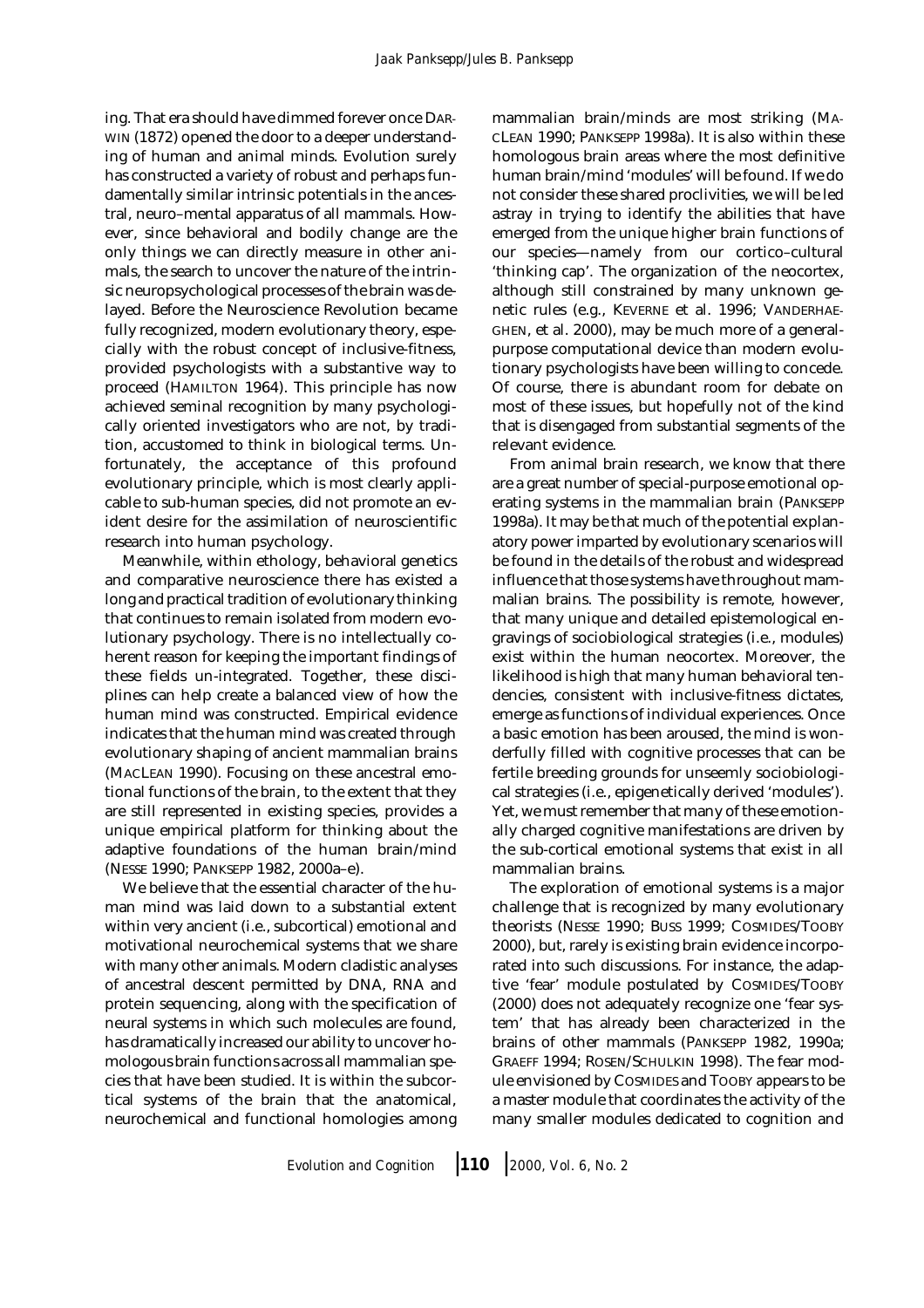autonomic regulation. In fact, the type of fear 'module' that has been revealed by animal brain research appears to have come into existence long before any sophisticated cognitive capacities existed (PANKSEPP 1990a, 1998a). From the way Cosmides and Tooby appear to envision matters, the modularization of fear came after the existence of rather sophisticated cognitive capacities. Their fear module's main purpose is to simultaneously recruit and coordinate cognitive activities during fearful situations, so that the likelihood of an adaptive behavioral response is maximized. In fact, the experimentally demonstrated neuro–emotional systems are extensive, widely-ramifying subcortically situated circuits which posses the intrinsic capacity to modulate and synchronize a large variety of relevant brain and bodily resources. Evolutionary psychologists appear to be seeking specific socio–emotional modules among higher brain functions where the predominant functions may only be general-purpose cognitive/thinking mechanisms.

Only after a great deal of development can the cortex regulate emotional states by creating higher meanings through deliberation over fitness concerns. This view is quite similar to E. O. WILSON's suggestion at the introduction of *Sociobiology*, where he states that the genetically provided "emotional control centers flood our consciousness with all the emotions", not only "to promote the happiness and survival of the individual, but to favor the maximum transmission of the controlling genes" (1975, pp3– 4). We now know an enormous amount about these ancient affect-generating, fitness-regulating systems—the "ancestral voices of the genes", to share the felicitous phrase of BUCK (1999). Unfortunately, that knowledge has yet to penetrate the sociobiology revolution that continues presently under the banner of evolutionary psychology.

# **The Plasticity of Language Cortex in Human Brain**

We believe that some currently fashionable versions of evolutionary psychology are treading rather close to neurologically implausible views of the human mind. Although the lower reaches of all mammalian brains contain many intrinsic, special-purpose neurodynamic functions (e.g., basic motivational and emotional systems), there is no comparable evidence in support of highly resolved genetically dictated adaptations that produce socio–emotional cognitive strategies within the circuitry of the human neocortex.

Although there is substantial neuro–evolutionary evidence for the emergence of certain special abilities such as language (DEACON 1997; PINKER 1997), we still do not know with any assurance that such uniquely human abilities emerged from *de novo* genetic shaping of cognitive structures or from the re-molding of preexisting adaptations (i.e., exaptations). It is certainly possible that language emerged within a spandrel of evolving multimodal brain complexities selected to generate internal imagery necessary for reflective consciousness, rather than being a deeply ingrained adaptation that emerged from evolutionary sculpting of the fine details in cortico–communicative neural circuits (GOULD 1991). The availability of extra general-purpose 'computational space' in the cortex may have been sufficient to allow language to 'emerge' without the guidance of specific evolutionary selective pressure. As CLARK (1997) put it, language may have adapted to the emerging complexities of the brain rather than the other way around. Although once language did emerge, it most certainly provided new social environments for both biological and cultural evolution (DEACON 1997). However, the result of such selective pressures, we would assume, was to dedicate more cortical tissue towards general-purpose symbolic processing. Once there was an urge to communicate and some new intersubjective pragmatics (e.g., social intent and social gestures), language may have been guided by cultural evolution as much as by natural selection. In any event, the traditional view that language is a discrete, genetically-dictated specialization residing unconditionally in BROCA's and WERNICKE's areas (a simplification that CHOMSKY himself never accepted) has been crumbling for some time now (DEACON 1997). The reason the receptive aspects of speech find their natural home in WERNICKE's Area may largely be because that part of the neocortex is simply the brain's most multimodal area for integrating information coming from the external senses.

Although such radical degrees of revisionism may seem unlikely from certain popular points of view (e.g., PINKER 1994,1997), it is certainly not a perspective that has been falsified, and thus, should not be scientifically neglected. There are many lines of evidence that commend the view that recent human brain evolution provided the context for the emergence of a very general and flexible form of intelligence (e.g., PLOMIN 1999; SPENCE/FRITH 1999). Much of what traditional evolutionary psychology conceives to have been modularized in recent brain evolution may simply reflect our multi-modal capacity to conceptualize world events symbolically and to

*Evolution and Cognition* ❘ **<sup>111</sup>** ❘ *2000, Vol. 6, No. 2*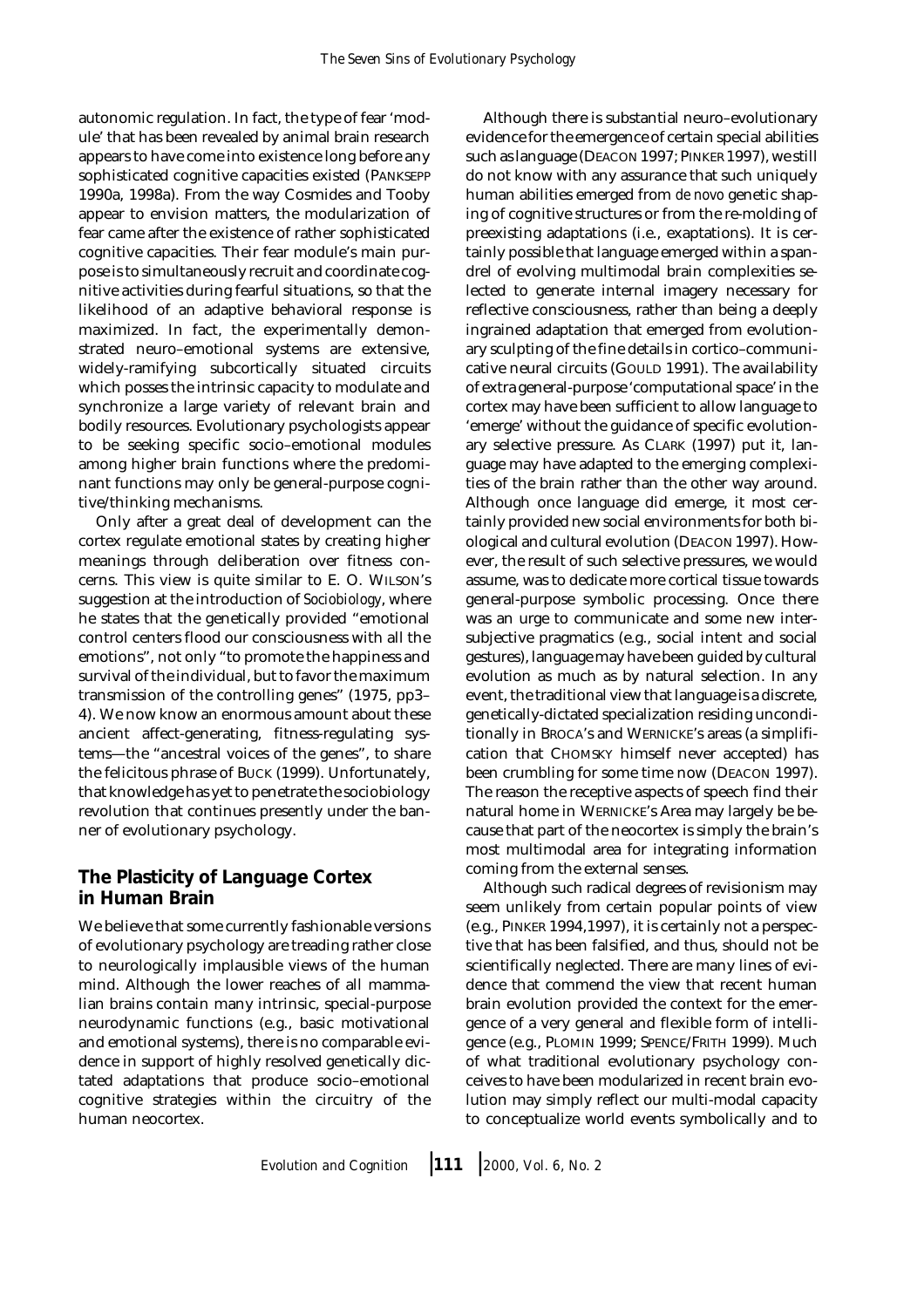relate them to primitive affective feelings that reflect specific fitness concerns. Our massive memorial capacity then allows us to project these feelings and associated thoughts forward and backward in time, as well as onto other minds. There have surely been other remarkable evolutionary advances in the way ancient emotional systems interact with more recent cognitive processes (WIMMER 1995), but empirical knowledge remains meager (PANKSEPP 2000b,d,e). Indeed, without assimilating existing brain evidence, evolutionary psychology and psychology in general will remain on weak evidential footing with regard to the basic genetically-dictated psychological tendencies that guide the behavior of our species (PANK-SEPP 1990b, 1998a).

# **Neuro–foundational Issues the Evolution of the Brain/Mind**

We subscribe to the view advocated by Paul MACLEAN (1990): the human brain is a structure consisting of distinct evolutionary layers, with many more homologies existing in the lower strata of the brain than in the higher cortico–cognitive layers. Our ancient reptilian basal ganglia and paleomammalian limbic system harbor many homologies, in comparison to the enormous species divergences at neocortical levels. Primary process consciousness is obviously based on subcortical circuits (DAMASIO 1999; PANKSEPP 1998a, 1998b). Hence, we doubt if it will be possible to reveal the intrinsic nature of higher aspects of the human brain/mind without first having a solid understanding of the lower aspects—the archetypal emotional-motivational processes that all mammals share

Although rats and humans diverged in evolutionary history some 80 million years ago, there is evidence that we continue to share some remarkably similar emotional and motivational urges—evidence for an ancestral mind—if we simply consider all the available evidence (PANKSEPP 1998a). At present, it remains possible that most of the higher aspects of the human brain/mind arise largely from the interaction between general-purpose neural systems of the multimodal cortical association areas and the very basic life experiences encoded by more ancestral emotional/mind systems that all mammals share. This is not to say that there won't be many mismatches between the ancient operating systems of the human brain and the modern environments in which we currently live (PANI 2000).

In our estimation, 'minds' started to exist when the evolved complexities of the nervous system al-

lowed organisms to know more than is contained within their reflexive responses to the world (GOD-FREY-SMITH 1996). In other words, the existence of 'mind' can be inferred whenever a substantial amount of the variability in the behavior of organisms needs to be understood with reference to the intrinsic, evolved 'representational' abilities of the brain. For instance, the ability to experience affect may be an essential antecedent to foresight, planning, and thereby willful intentionality. We place 'representational' in quotes to highlight our suspicion that the central dogma of cognitivism may be deeply misleading when it is applied to many fundamental brain functions, which may intrinsically seek meaning by dynamically 'grasping' the world (Freeman 1999; PANKSEPP 2000b).

In short, 'mind' represents our shorthand way of talking about the more creative ways that brains reach out into the world in their attempts to make sense of internal imbalances and environmental circumstances that can help alleviate those imbalances. In our estimation, the human mind, as well as all other mammalian minds, are fundamentally built upon ancient emotional and motivational value systems that generate affective states as indicators of potential fitness trajectories (DAMASIO 1999; PANKSEPP 1998a, 2000b,e).

By considering the knowledge that has been derived from other animals, we are ready to share an alternative vision of evolutionary psychology that is based solidly on our deep ancestral heritage. Such sources of evidence have been neglected in recent discussions of evolutionary epistemology because many investigators are understandably hesitant to deal with the difficult issue of cross-species comparison. Indeed, this has proved to be a most troublesome approach as the tendency of too many investigators has been to simply remain at the behavioral level, instead of considering the underlying causal (i.e., brain) mechanisms. Our ontological bias is as follows: We take the naturalist-pragmatist's view that all aspects of mind supervene upon the material functions of the brain (for the seminal discussion of *supervenience*, see KIM 1993). Although mind may not be simply reduced to neurophysiological functions, due to the genetic and neuroscientific revolutions, we can finally begin to understand the intrinsic nature of the human mind by scientifically exploring its lower, ancestral manifestations.

During the past decade, the functional architecture of the cognitive brain/mind in other mammals—the evolved dynamics of 'the great intermediate net' that intervenes between inputs and

*Evolution and Cognition* ❘ **<sup>112</sup>** ❘ *2000, Vol. 6, No. 2*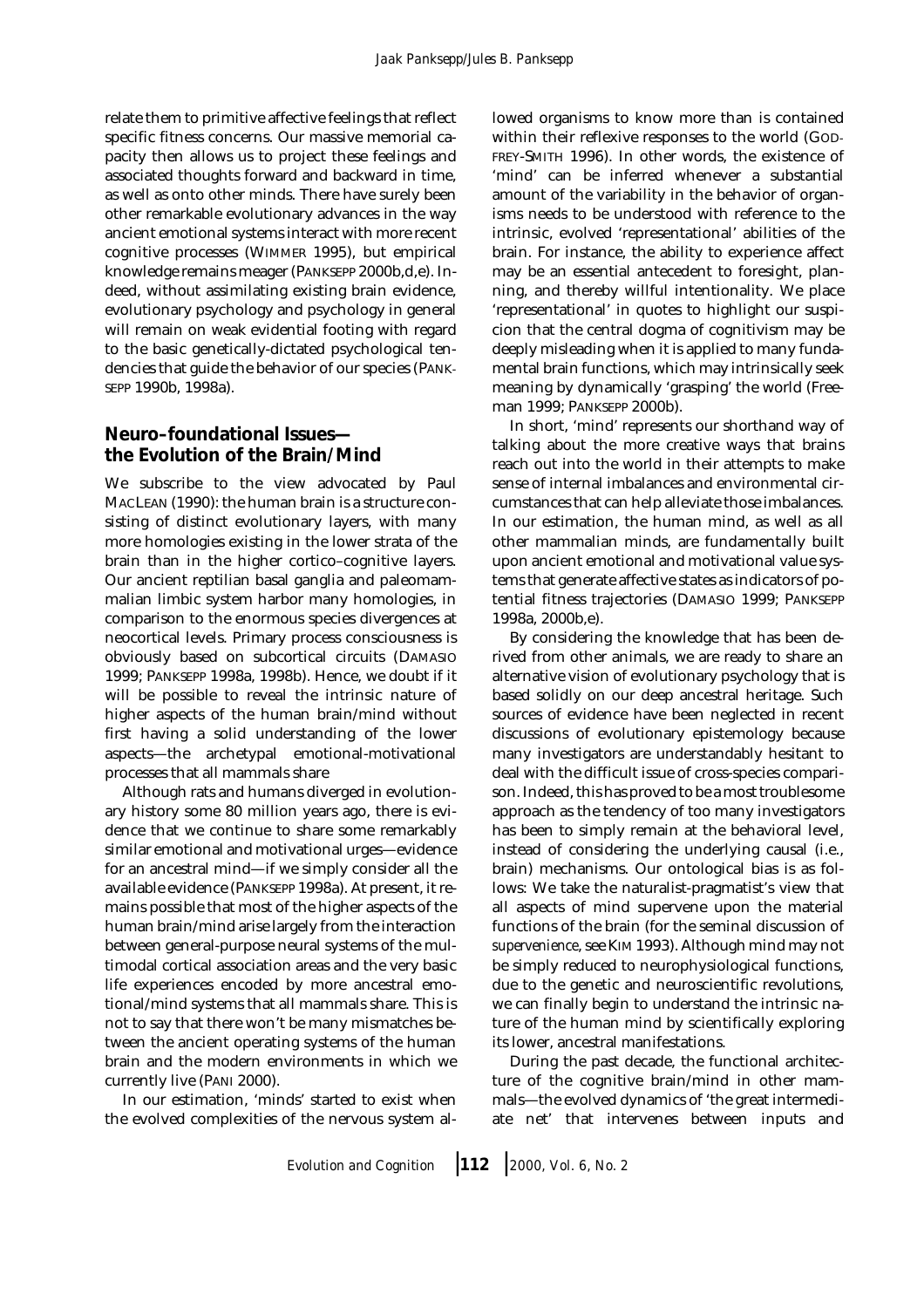outputs—has become a topic of vigorous discussion (BUDIANSKY 1997; PANKSEPP 1998a; FREEMAN 1999; TO-MASELLO 1999; HAUSER 2000). This recent cycle of intellectual activity has the strength to become a solid foundation for understanding the types of mechanisms that evolution truly built into the human brain. Now that there is a growing acceptance that we are thoroughly biological in both mind and body, and that the foundations of psychology make no sense except in an evolutionary framework (paraphrasing DOBZHANSKY's famous statement), let us be constrained by the evidence rather than captivated by the sea-swell of possibilities. In short, we believe that all too many 'stories' of evolutionary psychology may be scientifically explained by the interaction between basic emotional systems and the unique general-purpose intellectual abilities that human beings possess. If so, the foundations of 'human nature' will boil down to an 'animal nature' that was solidified in evolution long before the Pleistocene.

Let us now highlight seven specific 'sins'—flaws in epistemic strategies—we must critically consider before a fully synthesized evolutionary psychology can emerge and prevail in the brain/mind sciences. This summation of shortcomings will be followed by a seven exemplars of how knowledge of sub-cortical functions that humans share with other animals can help solve many of the basic fitness issues that evolutionary psychology has sought to clarify in our own species.

# **The Seven Sins of Evolutionary Psychology**

Some of what follows repeats points already made (allowing each complaint to be read independently), which hopefully will only serve to reinforce their importance for the emergence of more substantive and lasting viewpoints in this field. Indeed, we shall see that many of the 'sins' reflect variants of the failure of evolutionary psychology to conceptualize adequately the emergence of various basic emotional and motivational systems in the mammalian brain and general purpose, cortico–cognitive abilities in the higher reaches of the human brain/mind.

**1. Are there really Pleistocene sources of current human social adaptations?** 

Although all evolutionists recognize that existing organisms are living historical 'texts' that reflect past evolutionary passages, empirically we can only work effectively with the here and now brain/mind processes that are mixtures of evolutionary handme-downs and experiential blossoming. We can directly observe little more than strands of DNA, the proteins they help create, and the resulting developmental progression that takes place in specific environments. As is recognized by most, all historical/ functional issues are largely hidden from any direct analysis. Since we have no time machine that can promote a reasonably credible analysis of specific phases of our ancestral past, the types of psychological adaptations that evolution provided must be extrapolated from a direct analysis of brain/mind processes that presently exist in other creatures. We can attempt to estimate the emergence of various general principles only to the extent that we have established credible brain structure/function relationships in many related species, and we should only believe narratives where convergent lines of evidence point in the same direction.

It seems to us that much of brain evolution during the Pliocene and Pleistocene eras was based upon the rapid expansion of general-purpose cortico–computational space (which permitted the emergence of foresight, hindsight and language) rather than on any fine-grained molding of special-purpose socio– affective mechanisms. Most special-purpose mechanisms in the brain, of which there are many in subcortical regions, evolved long before humans emerged as contenders for the top 'predator' position in the feeding hierarchy. Although those ancient special-purpose systems surely constrained subsequent brain/mind evolution in our line of ascent, we have barely started to fathom the resulting evolutionary epistemology—the 'affect logic'—that can come to exist within the higher reaches of the human brain (SCHAND 1920; WIMMER/CIOMPI 1995; SEGAL/WEISFELD/WEISFELD 1997; BOROD 2000; PANK-SEPP 2000b,d).

Although many evolutionary psychologists are wisely backing away from creative speculations concerning the role of specific Pleistocene EEAs that are assumed to have been conducive to the selection of various psychological abilities, it might be wise to have a moratorium on such potentially idle speculations until what is already known about the functional organization of mammalian brains is integrated into evolutionary psychological thinking. Also, as noted earlier, animal husbandry practices and many behavior genetics experiments have indicated that it takes no more than a half dozen generations of selective breeding for robust temperamental differences to be induced into animal lines (Scott/FULLER 1965; SEGAL 1999). Hence, we should

*Evolution and Cognition* ❘ **<sup>113</sup>** ❘ *2000, Vol. 6, No. 2*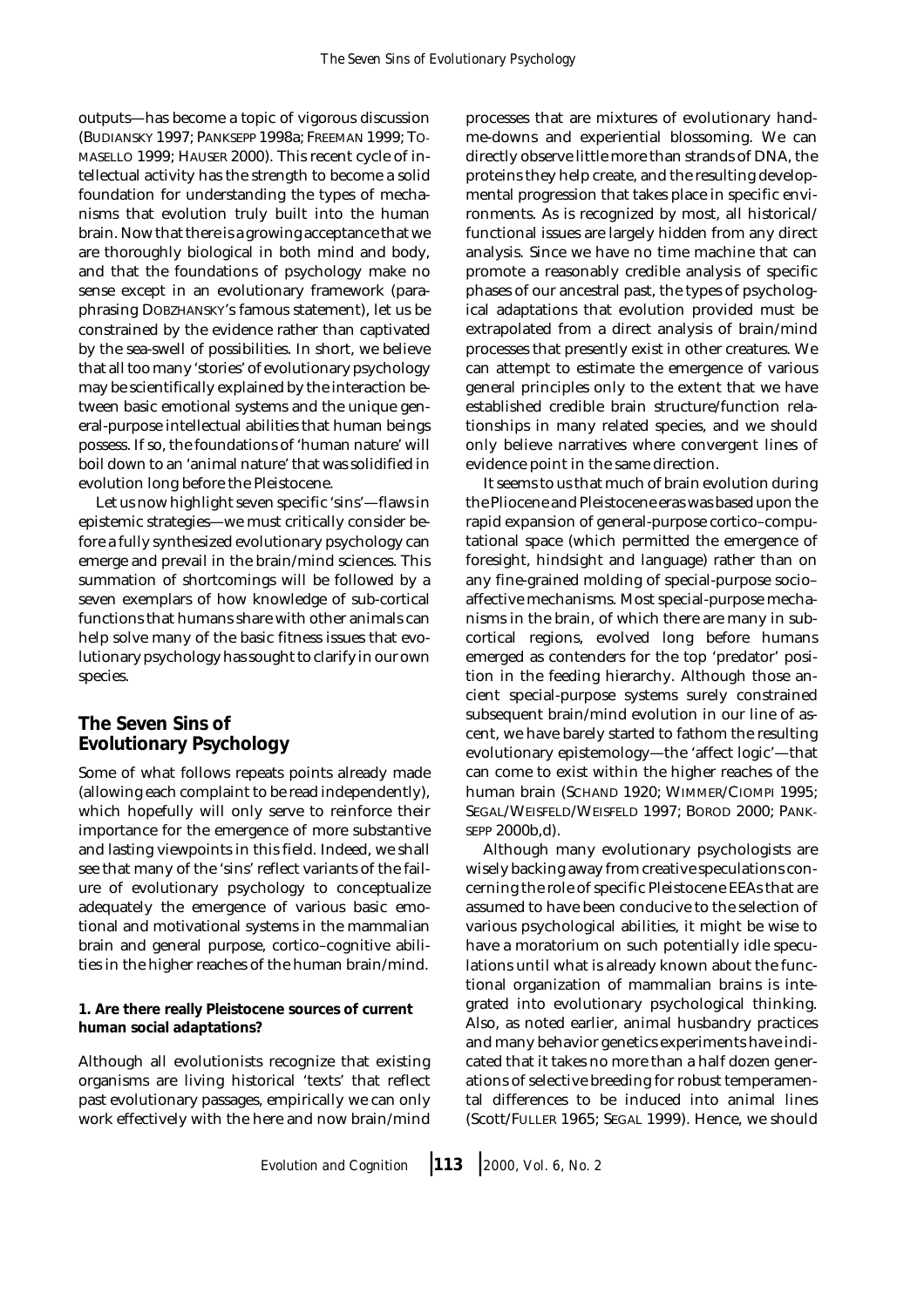not resist considering the possibility that a significant amount of phenotypic variability in human temperaments and intrinsic cognitive styles have been created by reproductive isolation or 'caste' precipitated assortative mating (FREEDMAN 1979; SEGAL et al. 1997), but such work should be done and communicated with a deep sense of responsibility for human sensitivities. The effects that can obviously be demonstrated, have multiple explanations and they will account for very little in our fundamental understanding of 'human nature'. Indeed, most of the genetically selected differences that have been documented are probably a matter of selection for differential emotional and motivational sensitivities and responsivities rather than any qualitative differences in underlying psychological 'kinds'. Some people may simply never really understand the concept of color because they are color-blind; others may simply not understand 'emotions' because their emotional systems are not as strongly developed as those of others. In any event, our remarkable similarities to other mammals, especially at an emotional/affective level, should not be underestimated. However, we should also recognize that different species, and perhaps different lines of the human family, have dispositionally and developmentally distinct patterns of emotional and motivational expressions (to put an incredibly complex topic in shorthand).

**2. Excessive species-centrism in evolutionary psychology**

Evolutionary psychology remains enthralled by the human species. Although this species-centrism is understandable considering the anthropocentric biases of most modern schools of psychology, it creates enormous shortcomings in our ability to tackle basic issues of human brain/mind evolution. Many of our basic values and ways of ascribing affective meaning to events may be based on primitive brain processes that are homologous in all mammals. If so, we should be able to effectively study these processes in animal models. A highly restricted focus on human issues is bound to be less productive than judicious integration of demonstrable evolutionary antecedents in our conceptual structures (PANKSEPP 1998a). Recognition of the ancient emotional systems may help frame many of the ideas of evolutionary psychology in more archetypal, evolutionary terms. This may be a more fertile way to understand the primordial sources of our essential affective abilities and emotional tendencies.

We do not believe that it makes intellectual sense to follow a fundamental specism in evolutionary psychology, where human proclivities are commonly discussed independently of what we share with other creatures. There is a profound continuity in the subcortical neuro–mental processes among all mammalian species, especially with respect to deep emotional-motivational issues. If we do not fully recognize these shared processes, we can easily construct intellectual houses of cards by solely considering the final products of human socio–cultural life. Despite what some culturologists and social constructivists believe, the modern human mind is still tethered to ancestral animal minds. But, as they also claim, most of what we outwardly do is obviously constructed from our massive and highly generalized intellectual abilities interacting with cultural contexts. Of course, there are bound to be perceptual canalizations that are unique to humans (e.g., PER-RETT et al. 1998; PENTON-VOAK/PERRETT 2000). In any event, brain/mind evolution during the past few million years probably operated mostly by generating new general-purpose regulatory mechanisms that could flexibly solve the endogenously generated affective dictates aroused by the ancient emotional systems we share with many other animals.

### **3. The sin of adaptationism**

Little needs to be said on this issue, since we have all become sensitized to the flaws of Panglossian thinking (GOULD/LEWONTIN 1979), and the necessary mechanistic and conceptual distinctions have been acknowledged (e.g., BUSS et al. 1998). In any event, if we do share a variety of basic emotional and motivational systems with all other mammals, there surely should be little doubt that those systems reflect profound cross-species adaptations. However, difficulties become more apparent when we come to consider the evolution of higher cognitive abilities. Since the emergence of massive, generalpurpose cortical space, exaptations and spandrels have arisen everywhere we look (GOULD 1991). In this conceptually tricky territory, it is easy to imagine intrinsic brain/mind patterns that appear to be evolutionarily engraved in the higher regions of the brain, whereas in reality there are only social and cultural cortico–constructions that are simply tethered to more primitive attentional, motivational and emotional systems. Ancient emotional systems are able to imbue 'cold' perceptions with 'hot' affective charge. Thus, we must reconsider which higher intellectual tools and perceptual proclivities actu-

*Evolution and Cognition* ❘ **<sup>114</sup>** ❘ *2000, Vol. 6, No. 2*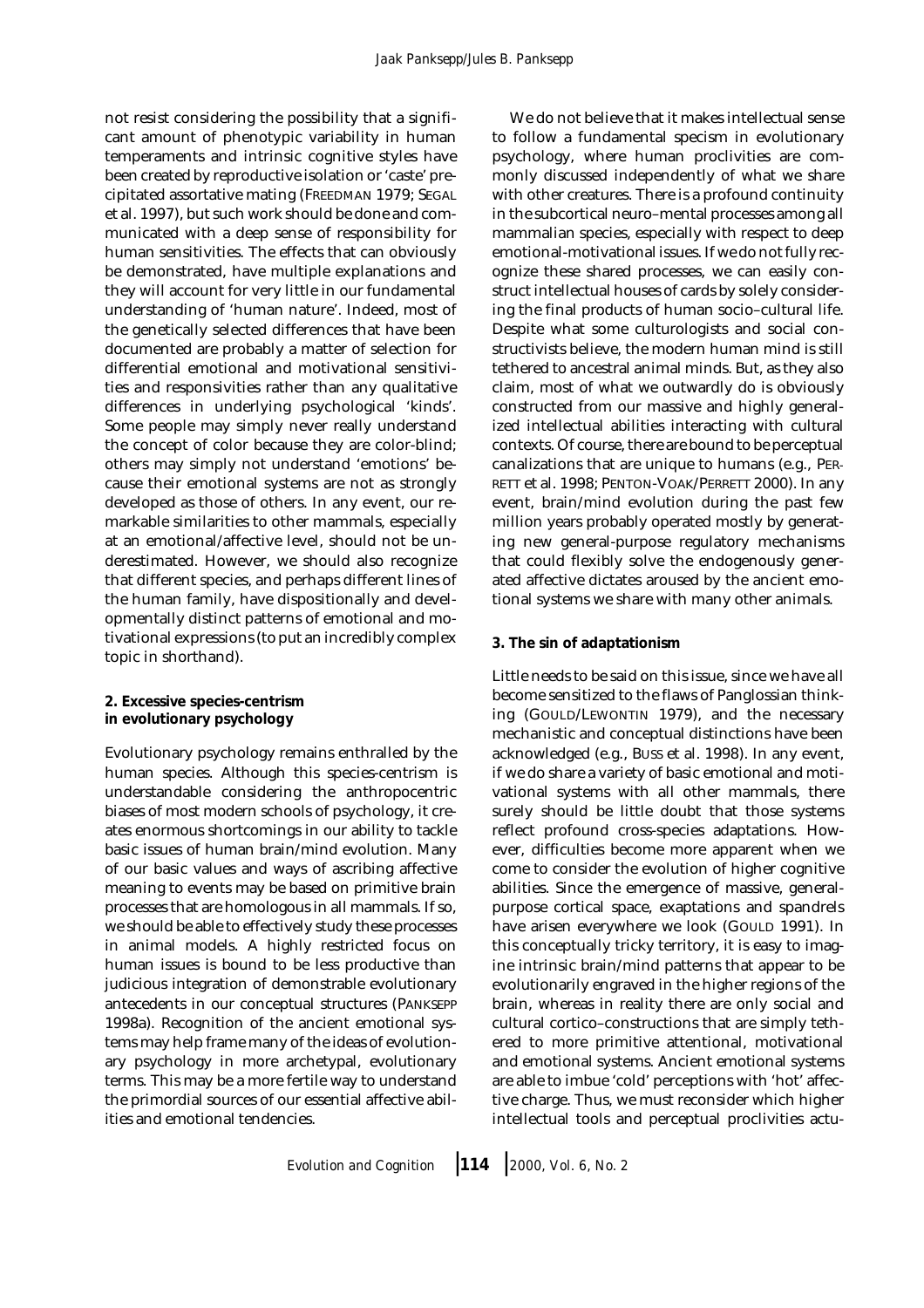ally reflect inherent tendencies of the higher reaches of the brain as opposed those arising from learning.

Within the neocortical reaches of the brain, we suspect data-constrained scholars may only agree that all mammals have the ability to perceive objects and events, to compute temporal passages of time between events, to navigate through objects in space (HAUSER 2000; SILVERMAN et al. 2000), and perhaps several other species-typical resource holding capacities (e.g., KANWISHER 2000; PENTON-VOAK/PERRETT 2000). Unfortunately, evolutionary psychology, rather than deriving most of its impact from a discussion of such general cognitive capacities, typically entices us with the allure of much juicier emotional and motivational stories that color human life. However, at present, there is very little evidence for those types of discrete cortico–cognitive adaptations, even though we can anticipate that special forms of *affect logic*—'centers of gravity' for emotioncognition interactions—emerge in higher brain areas developmentally (SCHAND 1920; FRIDJA 1986; WIMMER/CIOMPI 1995; CIOMPI, 1997; PANKSEPP 1989 2000b). Although sociobiological modular possibilities may certainly exist in the higher regions of the human brain/mind, it is essential to try to demonstrate them rather than to simply argue for their existence based upon commonly observed phenotypic expressions. Many of the postulated cognitive adaptations, upon closer examination, may simply turn out to be emergent properties of development and culture (GOULD 1991; SCHAFFNER 1998).

### **4. The sin of massive modularity**

After the reign of general-purpose behaviorism/ associationism was declining, FODOR (1983) opened up the Pandora's box of innate faculties by simply accepting what to most was obvious—that there are brain/mind modules for all of our basic sensory/perceptual and motor processes. However, we can now be equally confident that there is also a great amount of general-purpose computational space (heteromodal tissues). The phenotypic expression of complex mental and behavioral tendencies can be generated by so many different mind-brain processes that any ascription of intrinsic modularity to human association cortex must presently be deemed intuition-trading rather than evidence– based argumentation (SAMUELS 1998). Although it may be possible that some unique genetically-channeled resource-holding mechanisms related to social-emotional needs do exist in higher areas of the brain (e.g., systems for monitoring attractiveness, greediness, degree of social reciprocity and commitment, as well as 'mind-reading' tendencies), it should be the responsibility of each investigator who posits such modules to plot out credible strategies for revealing their inherent nature. Without that and with the recognition of general purpose intelligence mechanisms in the brain, it may be wiser to accept as a default assumption that most socio–modular functions are simply due to epigenetic emergence. Of course, this makes the search for ingrained socio–emotional systems of the brain even more interesting (CARTER/LEDERHENDLER/KIRK-PATRICK 1999).

The traditional position, certainly not negated by available evidence, is that most higher cortico–cognitive functions are epigenetically created by the experiences of organisms. Although there is abundant evidence for the emergence of neural complexities that permitted language and a general increase in propositional intelligence (SCHEIBEL/SCHOPF 1997), there is presently no clear evidence that new and refined emotional modular functions emerged in the human brain/mind during the past several million years of human brain evolution. Indeed, when humans have strong affective experiences, higher cortical regions tend to shut down (DAMASIO et al. 2000; FISCHER et al. 2000). Although it is certainly possible that modules for social affiliation, empathy, pride and various other resource holding capacities emerged within the massive neocortical mushrooming that occurred in our line several million years ago (NESSE 1990), it is as easy to envision how such sociobiological processes may emerge from the interaction of basic emotional systems with higher general-purpose propositional abilities. Indeed, our facility with general-purpose representational abilities (e.g., internal imagery and language) may have been as important in generating such emergent adaptive processes as any type of special-purpose epistemological engravings within the expanding neocortex.

Obviously, adaptive behavior can be genetically, experientially and culturally guided. The genetic components of adaptive behavior can only be distinguished by especially stringent criteria. As BUSS and colleagues (1998) have enumerated, but have not yet empirically resolved, genetically ingrained adaptations can be identified by specific criteria such as "complexity, economy, efficiency, reliability, precision and functionality" (p536), but learning can also provide these results. In our estimation, such conceptual criteria can only be cashed out by more rig-

*Evolution and Cognition* ❘ **<sup>115</sup>** ❘ *2000, Vol. 6, No. 2*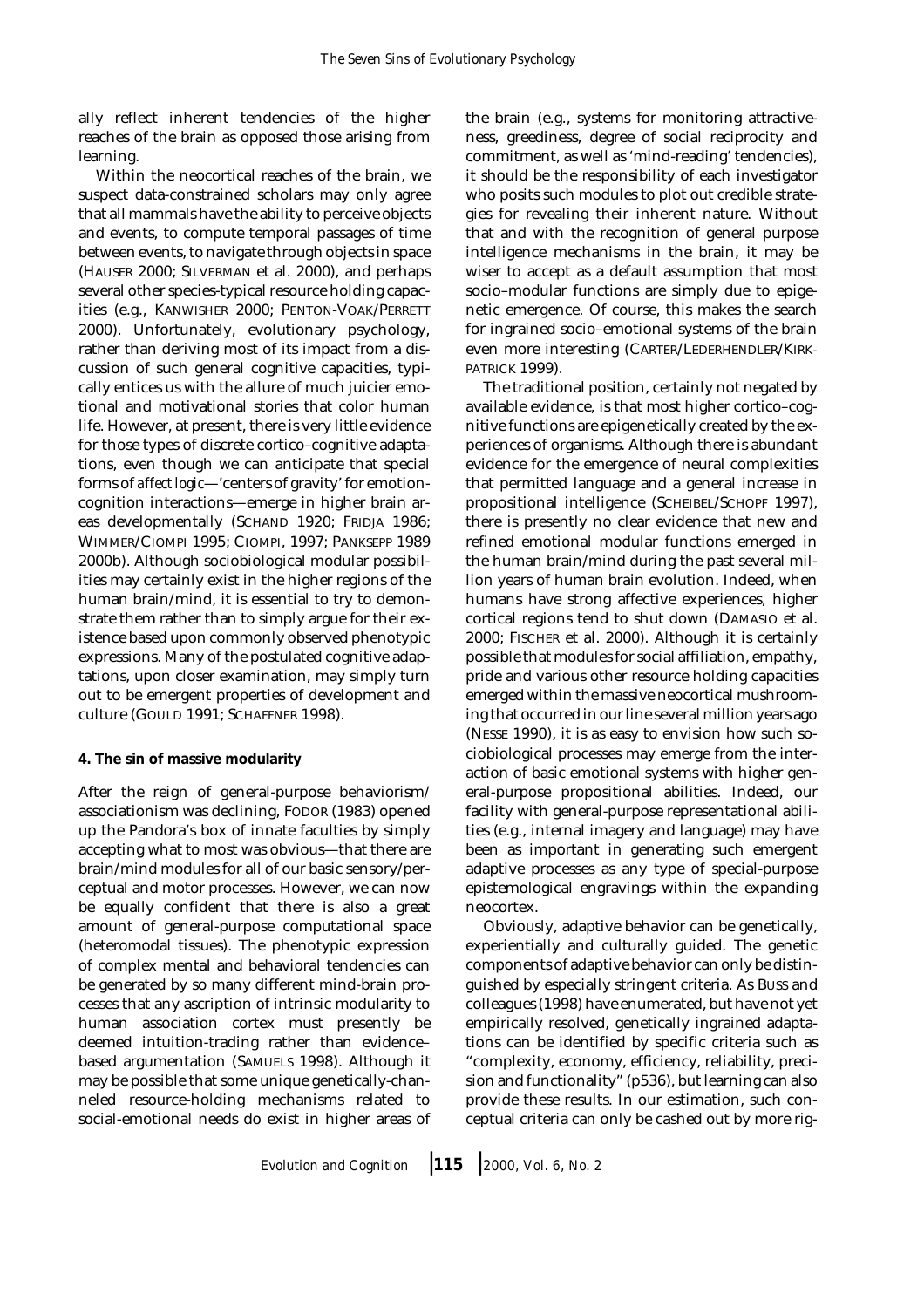orous developmental-neurobehavioral approaches than have yet to be implemented by evolutionary psychologists. In any event, the simple postulation of genetically-dictated modules, especially in higher areas of the human brain, may end up being a regressive 'phrenological' strategy rather than a progressive paradigm based on real brain circuit analysis.

We should not forget that it took the better part of brain evolution to create the subcortical systems of the mammalian brain, while the expansion of the cortex was remarkably rapid, guided probably by a small number of genetic regulatory changes. Morphometric analysis suggests that the higher brain as a whole enlarged, with no clear indication for specialized modular development, at least at the gross anatomical level (FINLAY/DARLINGTON 1995). Let us recall that the 'chips' of the human cortex—the columnar structures containing approximately 3,000 neurons each—are very similar throughout the brain and also from one mammalian species to another. These features are suggestive of highly generalized (almost 'random access', chip-type) computational devices.

Although functional specialization must have emerged as cortical columns proliferated and interconnected in increasingly complex ways, there is presently little empirical data, aside from certain perceptual and motor/action processes (e.g., VANDER-HAEGHEN et al. 2000), that any types of functional psychological strategies emerged in the cortex via natural selection. Perhaps the identification of the learned inputs into the headwaters of the fear circuitry in the amygdala (LEDOUX 1996), and the reward-association learning circuits of the frontal lobes (ROLLS 1999) might be taken as exemplars, but they may also reflect general learning principles operating in higher brain areas to which intrinsic subcortical emotional circuits project (PANKSEPP 1998a).

Put another way, the relatively homogeneous columnar organization of the neocortex is not straightforwardly compatible with any highly resolved, genetically-governed, modular point of view. Indeed, functional studies suggest a vast plasticity in many of the traditionally accepted cortical functions. For instance, visual cortex can be destroyed in fetal mice, and visual ability will emerge in adjacent tissues (see DEACON 1990, 1997). Accordingly, the heteromodal cortex of the human brain may be better conceptualized as a general purpose cognitive-linguistic-cultural 'playground' for regulating the basic affective and motivational tendencies that are organized elsewhere. In this view, cognitive processes are 'tools' or 'handmaidens' for helping regulate the more basic life concerns.

## **5. On the conflation of emotions and cognitions**

Common human subjective experiences highlight how massively emotional feelings and cognitive attitudes are intermeshed. Clearly cognitions can easily become 'charged' with emotional values. This has led some (e.g., PARROT/SCHULKIN 1993; COSMIDES/TOOBY 2000) to ignore the evidence that the basic emotional circuits of the brain emerged much earlier in brain evolution than the higher cognitive capacities. For those not accustomed to neuro–evolutionary thinking, the 'ancientness' of basic emotional systems is supported by their medial and caudal locations in the brain (DAMASIO et al. 2000; PANKSEPP 1998a), as well as the dating of neurogenesis in the underlying brain zone (i.e., the timing of the fetal development of brain systems seems to parallel the historical pattern of their phylogenetic origin).

In short, the classic distinction between emotional and cognitive processes is sustained by abundant data indicating that the two can be dissociated functionally and anatomically (e.g., ZAJONC 2000; PANKSEPP 1990c, 2000b). Even though emotions and cognitions obviously interact massively, there is no scientifically sound reason to conflate the two, especially in subcortical realms where the power of affect seems to be elaborated (OLMSTEAD/FRANKLIN 1997; PANKSEPP 1998a, 1998b, 2000b) However, perhaps more important for the present argument is the issue of whether genetically guided cognitive specializations exist in higher regions of the neocortical apparatus to generate higher order emotions such as jealously, shame, guilt, pride, etc. There may well be such intrinsic higher 'centers of gravity' (e.g., in subareas of the frontal lobes) for the blending of basic emotional impulses (WEISFELD 1997; DAMASIO 1999; ROLLS 1999; PANKSEPP 1982, 1989), but at present, there is no critical neurodevelopmental evidence to adjudicate how such functions actually emerge. Although there may well be abundant genetically governed canalizations for such processes, it is still equally likely that most are created through cognitive learning and other developmental processes guided fundamentally by the affective power of basic emotional circuits concentrated in subcortical regions of the brain.

### **6. The absence of credible neural perspectives**

Although there is increasing talk of neural circuits for cerebral modules, especially since evolutionary psychology became a compelling view in cognitive

*Evolution and Cognition* ❘ **<sup>116</sup>** ❘ *2000, Vol. 6, No. 2*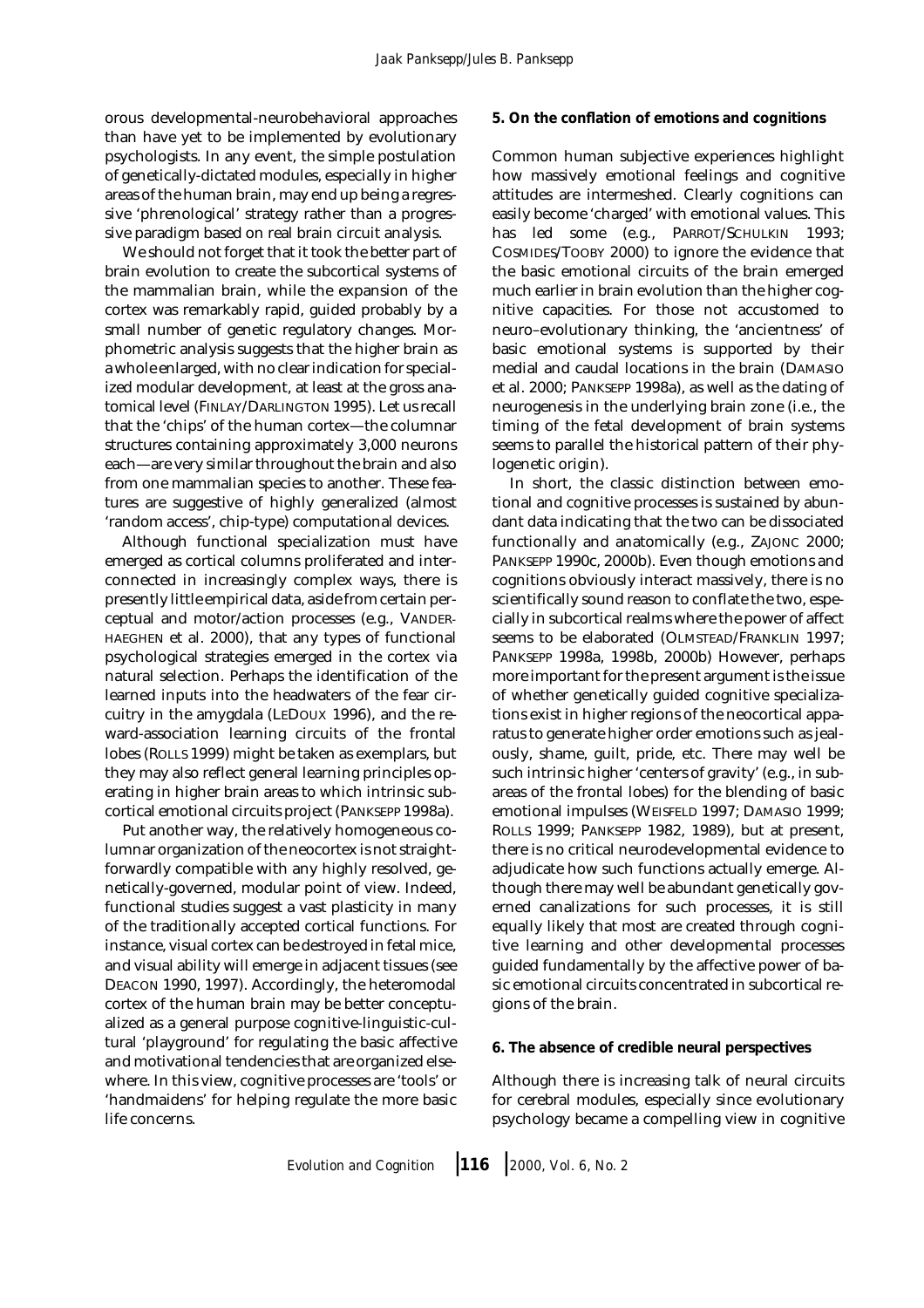neuroscience (e.g., PINKER 1997; TOOBY/COSMIDES 2000). Yet, none of the proposed sociobiological modules have coalesced with established neural realities. In this context, it is remarkable that evolutionary psychology continues to neglect evidence concerning the basic socio–emotional systems of the mammalian brain that have been studied for many years in animal models (e.g., note the absence of existing neuroscience work in a recent chapter by COSMIDES/TOOBY 2000 which is juxtaposed to a summary of such work by PANKSEPP 2000a).

Instead of a solid confrontation with the brain, there is abundant talk of computational-representational views which ignore the fact that many neuroscientists are not convinced that such informationprocessing metaphors provide much that resembles an accurate perspective on how the brain creates meanings (Freeman 1999). Perhaps the higher cortical systems are 'computational' by some stretch of the digital information processing metaphor, but the subcortical reaches that mediate emotions and motivations are not. Subcortical systems generate many neurochemically-specific mass-action effects in the brain where the patterning of action-potentials carry no psychological or behavioral 'codes', but their population frequencies do control the intensity and patterning of specific action tendencies. We should never forget that the capacity to simulate certain brain functions in a digital processor does not mean those computations reflect physiological realities. Also, we should at least consider that many brain functions are created not simply by digital informational codes but by 'volume-conduction' types of analog mechanisms (explaining why 'pressure' and 'energy' metaphors have been so popular in emotion and motivation research).

Although we do not want to distance ourselves completely from the potential utility of computational approaches for understanding the brain (e.g., MAUK 2000), we should remember that brain 'computations', even in the higher cortical regions, are probably vastly different than those that transpire in digital computers. Biological brains contain massive internally generated background activities that help establish spontaneous, self-organizing, non-linear dynamic capacities of which digital 'brains' seem incapable (FREEMAN 1999; LEWIS/GRANIC 2000). In other words, the foundations of mind are fundamentally 'embodied' by organic processes that are impossible to compute except in the most superficial ways. The exploitation of ever-popular computational-informational metaphors may not really be instructive for understanding the essential organic underpinnings of the human mind. A realistic confrontation with the biology of neural systems most assuredly will. Of course, considering the power of computer algorithms to superficially model essentially anything, it is understandable why many continue to be enticed by traditional computational metaphors.

## **7. Anti-organic bias or the computationalist/ representationalist myth**

 Let us consider the previous 'sin' from the perspective of recent flirtations by evolutionary psychologists with proximal mechanistic analyses (e.g., TOOBY/COSMIDES 2000). Evolutionary psychology, as most other forms of cognitive psychology, has been inspired by computer science rather than the molecular biology/neuroscience revolutions of the past three decades. Indeed, at times, it seems that practitioners of evolutionary psychology have an active aversion to organic perspectives. They talk about the brain simply as a modular computational device. Although that view has also been pushed forward by many cognitive neuroscientists, an equally credible alternative is rarely discussed: Much of mental life is fundamentally organic. The only reason the brain-mind appears to be computational is because nerve cells fire action potentials, yielding a surface similarity to SHANNON-WIENER type informational principles (CAMPBELL 1982). However, we could view those microscopic elements of neural activity as mere 'stitches' within a more dynamic, amplitude modulated neural fabric of mind that must be understood fundamentally in organic terms. From this view, action-potentials simply provide the necessary mass-action effects to generate a more global neurodynamic fabric of the mind. The molding and shaping of the populationdynamics arising from ensembles of neurons may be more important in generating a substantive understanding of mind, than is the search for discrete digital codes of action potentials in individual neurons.

We should certainly remember that no sophisticated digital 'neuronal code' for psychological processes has yet been found via a study of action potentials. At best, we have some impressive neuronal correlates for some sensory and perceptual processes, but an equally impressive amount of evidence that specific neurochemical patterns in the brain can create basic psychological states (PANKSEPP 1986b, 1993, 1998a). One could argue that processes such as emotions could be instantiated by any of a

*Evolution and Cognition* ❘ **<sup>117</sup>** ❘ *2000, Vol. 6, No. 2*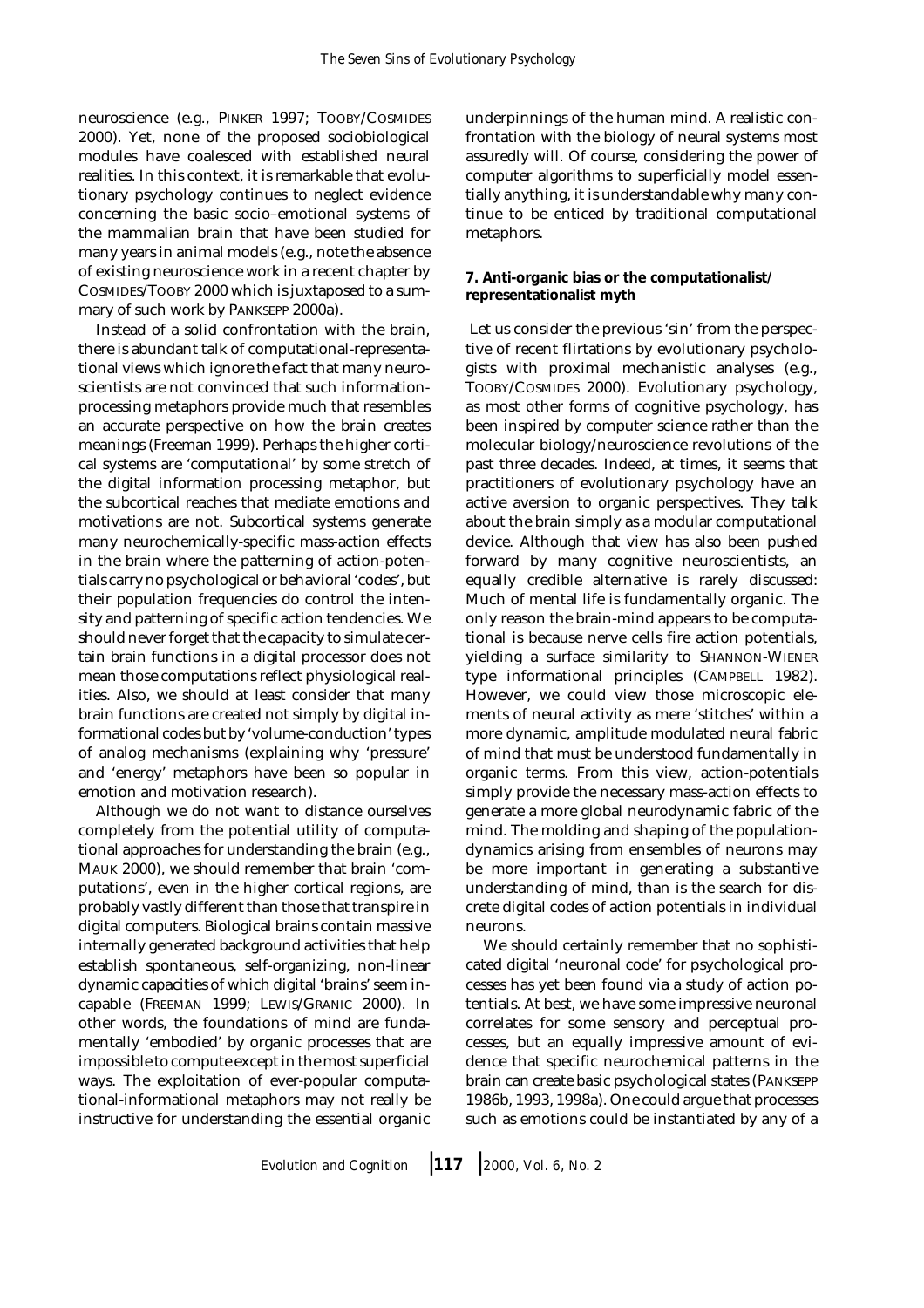variety of neurochemistries or computational devices, but at present that is an empty promissory note and a view (Dare we call it 'dustbowl cognitivism'?) that does not encourage the search for practical knowledge that could link up with basic human and clinical issues, although recent developments in evolutionary medicine and psychiatry certainly do have potential (e.g., NESSE/WILLIAMS 1974; STEVENS/ PRICE 1996; McGUIRE/TROISi 1998).

Just to highlight how remarkably ingrained is the bias against the organic brain, we note that in *How The Mind Works*, PINKER (1997) shares a vivid description of the computational bias. He describes a scenario of information transfer in which one person says something into a telephone receiver, and the 'information' then gets successively converted from nerve cell and muscle activity; to air pressure oscillations (i.e., auditory signals); to electrical signals traveling down wires; to electrochemical reactions within a silicon medium and subsequently back in the completely reverse order. The receiving brain converts this 'information' into a vocal response that can be perfectly and reliably conveyed to a companion sitting on the couch. PINKER then makes the point that the information remained unaltered and in perfect form, independent of the medium in which it traveled. This view almost completely ignores the simple fact that the brain has actively created 'meaning' out of sensory events. Few ideas have been put forward about how this is achieved.

By contrast, an esteemed hands-on neuroscientist working on such profound issues has noted that "The only patterns that are integrated into the activities of the brain areas to which the sensory cortices transmit their outputs are *those patterns they have constructed within themselves*. In colloquial terms, the ingredients received by brains are not direct transcriptions of impressions from the environment inside or outside the brain. All that brains can know has been synthesized within themselves" (FREEMAN 1999, p93, our emphasis). Although we do not suggest that auditory and visual information is not strongly restrained by computational algorithms at the neuronal level, we do assert that, at present, computationalism has added no fundamental understanding to how the brain generates emotions and motivations.

Nevertheless, PINKER uses his example to explain why neuroscience deserves less merit than information/computational theories in attempting to study mind. Yet, he fails to emphasize that the only entities that have ever been demonstrated to possess

mind are those that possess neurally- (as opposed to silicone-) based brains. To rephrase a previous point, it is a mistake to believe something is biologically real simply because one can computationally simulate the shadow of an end result. Until someone discovers facts to the contrary, we should continue to acknowledge that there is something remarkably special about the organic brain medium. Abundant examples exist that would be very hard to explain from any existing computational view, but can easily be explained by the organic properties of brain tissue. Thus, it is certainly premature and unwise, for any science of the mind to neglect the brain, as is still too common in evolutionary psychology and most of psychology, in general. (ROBINS et al. 1999).

 In sum, from a neuroscience perspective, there is certainly no paucity of sins in current evolutionary psychology. Hubris and reification of verbal concepts are not in short supply. Fortunately, only a few have had the temerity to claim that their speculations are providing the conceptual structures that can effectively guide future neuroscience investigations (TOOBY/COSMIDES 2000). So far evolutionary psychology has only been effective in framing stochastic predictions in terms of presumed distal evolutionary adaptations guided largely by Hamilton's concept of inclusive fitness. However, now that evolutionary psychologists are persistently talking about 'mechanisms' [e.g., note the use of that term three times in the introductory paragraphs of a fine paper by BUSS (2000) on the evolutionary nature of happiness], they need to invest vigorously in the underlying causal and supervenience issues rather than simply making computational assumptions concerning the nature of the underlying processes.

Now that sophisticated brain imaging devices and samples of anatomically well-characterized brain-damaged individuals are available, we anticipate that evolutionary psychologists will attempt to cash out their claims using neuroscientific approaches. However, since those approaches are not likely to yield anything but correlative data, it is bound to be a rocky road toward any substantive understanding of the underlying mechanisms. Thus, we strongly urge the discipline to cultivate good relations with various animal brain research traditions that can help them reveal, in some reasonable detail, the underlying causal mechanisms. To facilitate this hope, we now share some of the intriguing possibilities from animal brain research that can help evolutionary psychology ground itself in a more catholic empirical tradition.

*Evolution and Cognition* ❘ **<sup>118</sup>** ❘ *2000, Vol. 6, No. 2*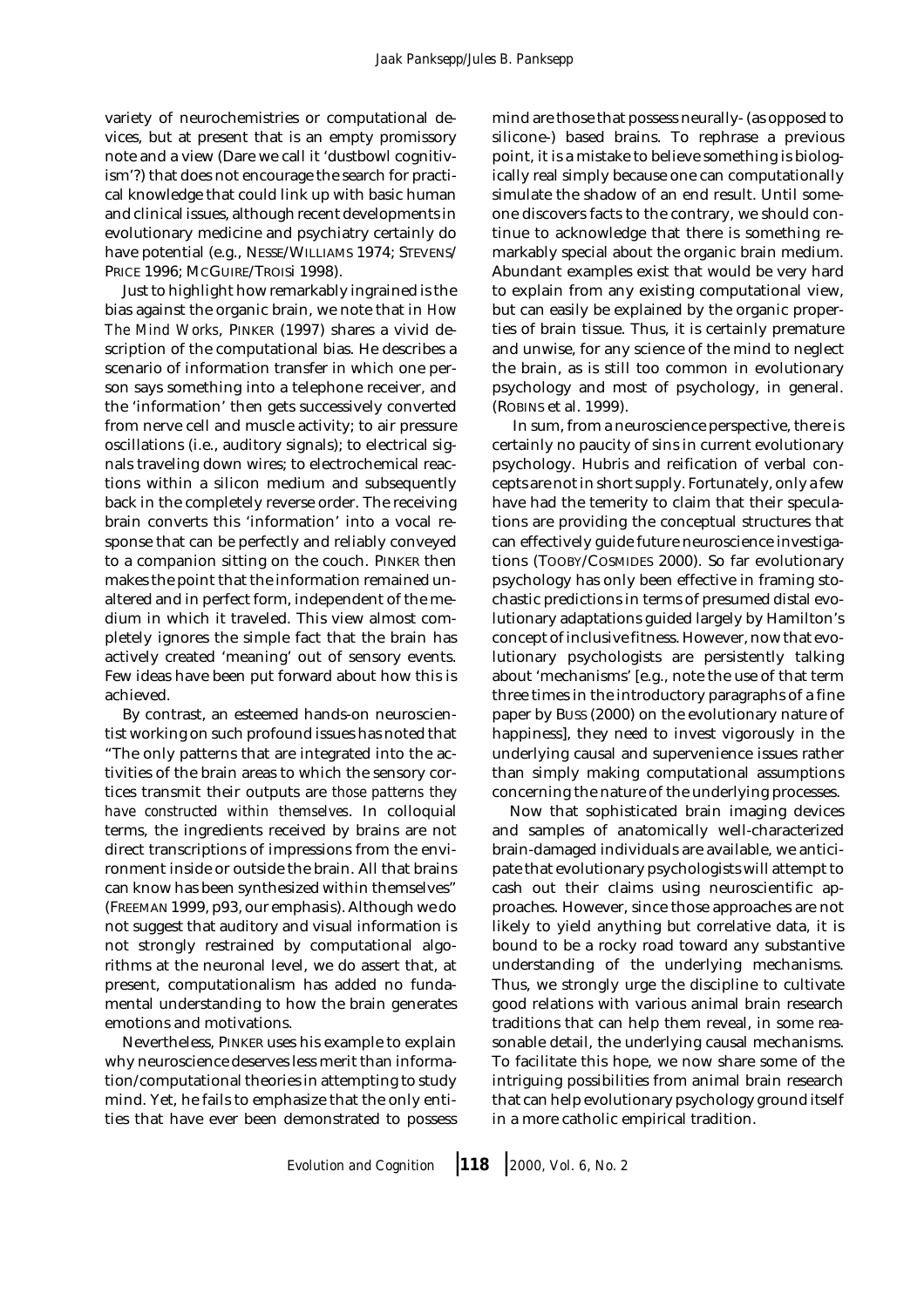# **Seven Solutions from Neuroevolutionary Psychobiology**

In this section, we highlight seven specific examples, from a vast pool of available evidence, of how existing behavioral and affective neuroscience research can clarify some of the basic neural underpinnings of major problem areas in evolutionary psychology. These examples also help highlight how the interactions between ancient brain emotional systems and general purpose cortico–cognitive abilities can contribute insight into how we might proceed to solve some of the fascinating, but often self-evident (i.e., folk-psychological), human tendencies that evolutionary psychology has helped bring to the intellectual foreground (e.g., see Table 1, BUSS et al. 1998). Although there are a large number of options to choose from, most come from the senior author's long-term research program into the fundamental nature of mammalian emotions. Since evolutionary psychology has such a unique and highly delimited epistemological agenda, these ideas may have little impact on those who already have well-established positions in the field. However, we offer this 'sampler' for all scholars who are seeking a comprehensive understanding of the ancestral roots of 'human nature'.

## **1. A general purpose foraging system**

The mammalian brain contains a powerful subcortical system that can generate the seeking of resources essential to survival (ROBINSON/BERRIDGE 1993; PANKSEPP 1981, 1982, 1986a, 1992, 1998a). This socalled expectancy/SEEKING or 'wanting' system has been the focus of work for decades, typically guided by discrete behavioral hypotheses of reward, reinforcement and more recently pleasure. Now, an increasing number of investigators, taking their lead from ethological rather than behaviorist analyses, are recognizing that this a generalized system for foraging—a system that provides a goad with no fixed goal for exploratory/investigatory activity. This system is capable of helping construct goaldirected behavior patterns based on the confluence of bodily need states, environmentally accessible reward objects, and contextual contingencies. In evolutionary terms, this system could be conceptualized as a generalized positive appetitive 'resource holding potential' system that monitors and promotes fitness issues by instigating vigorous exploratory-seeking activities (PANKSEPP/KNUTSON/ BURGDORF 2001).

We will not attempt to even allude to the remarkable behavioral neuroscience work that has been done on this system (for a recent review see IKEMOTO/ PANKSEPP 1999), but we highlight this circuitry simply as one example of a variety of widespread subcortical emotional systems shared by all mammals (and probably some other animals). This system has broad implications for a large number of appetitive behaviors that can vary considerably depending on the contexts encountered by such animals. It also surely controls a diversity of human/animal aspirations and desires.

This brain process also helps establish confirmation biases in organisms—coaxing them to behave with causal 'convictions' when only correlations exist in perceptual inputs (for a summary of the relevant 'auto-shaping' literature, see PANKSEPP 1981, 1982, 1986b). We suggest that much of evolutionary psychology, indeed much of science, proceeds on the inductive inferences made by such forward-looking, experience-expectant brain processes. Unfortunately, many resulting conclusions constructed in the aroused cortico–cognitive spaces of the mind turn out to be delusional from formal logical perspectives. We urge evolutionary psychologists to ponder the implications of this general-purpose motivational system for the ways they are seeking to understand 'human nature'. We also would suggest that functionally dedicated subcortical systems for RAGE, FEAR, LUST, CARE, PANIC and PLAY be considered as foundational (PANKSEPP 1998a) for the creation of many of the socio–emotional 'modules' that are currently being entertained. The general point is that despite such dedicated systems for emotions, human behavior and the underlying brain systems are much more plastic than evolutionary psychologists commonly emphasize.

## **2. General-purpose neurochemical systems for regulating all psycho–behavioral tendencies**

Consider just one neurochemical system: Ascending brain serotonin circuits arising from two compact midbrain cell groups ramify widely throughout the forebrain. Through a diversity of distinct receptors, these networks modulate all emotional and motivational process in all mammalian species in essentially similar ways (PANKSEPP 1986a, 1998a). In general, when serotonin is high, mammals appear more relaxed, satisfied and confident. They are less likely to initiate aggression, but also less likely to back down during social confrontations (see MCGUIRE/TROISI 1998). Humans respond likewise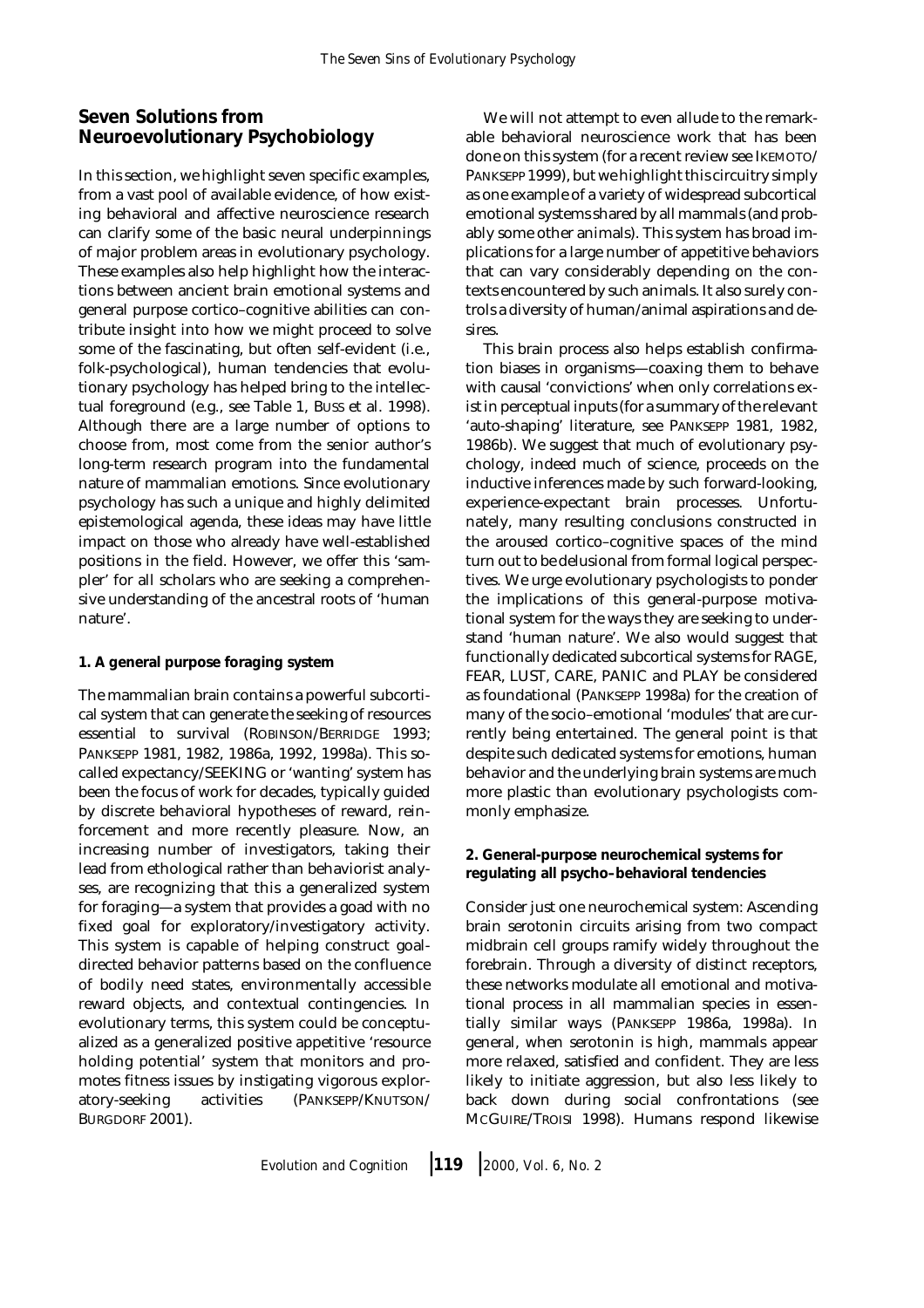(KRAMER 1993; KNUTSON, et al. 1998). Similar behavioral patterns, modulatory functions, cellular characteristics (autoinhibition) and diffuse projection patterns have also been documented in invertebrate serotonin systems (HUBER/DELAGO 1998; HEINRICH et al 1999; KRAVITZ 2000).

Since such neurochemical issues are probably the most credible means of confirming homologies between animals and humans (PANKSEPP 1986b, 1993, 1998a), let us dwell on this issue at some length: In order to clarify whether domain-specific brain modularity is a physical reality, evolutionary psychology as well as the neurosciences must rely on the existing evidence of brain structure and function to support all claims that attempt to elucidate how the brain/ mind operates. Historically, the most thoroughly studied neural systems have been amine-modulatory systems that utilize small amino acid derivatives (dopamine, norepinephrine, serotonin) as neurotransmitters. Evidence from these well-studied systems provides a suitable foundation for brain/mind theorizing in evolutionary psychology. The group of neurochemicals that are utilized by these systems (collectively referred to as biogenic amines) are present in the nervous systems of many animal groups, including molluscs, annelids, crustaceans, and all mammals. Most neurons that produce biogenic amines reside in discrete clusters of cell bodies that are situated near the midline of the nervous system. Their projections stretch over large areas of neural tissue and release chemical messages diffusely, rather then through information-specific synaptic transmissions. In essence, functions of amine-modulatory systems have remained highly conserved across a remarkably wide range of species.

Instead of producing neuronal activity per se, this type of global release regulates ongoing nerve cell activity by changing the response properties of large neuronal ensembles. Amine-modulatory systems have been indicated as key elements in the regulation of a broad range of appetitive behaviors in every species studied. For example, calcium-calmodulin kinase II knock-out mice exhibit marked decreases in serotonin release from the raphe nuclei (i. e. the serotonin–producing cells in the mammalian brain) and have been shown to be less fearful in situations where animals normally exhibit heightened fear responses (e.g., foot shocks, fear conditioning, 'openfield' tasks, re-engaging aggressive conspecifics). Heterozygous mutants are also much more aggressive in various behavioral paradigms (CHEN et al. 1994). Even more notable from the present perspective is the role of biogenic amines in a wide range of human

psychological abnormalities. Serotonin-modifying drugs can treat depression, anxiety, hyper-aggressive tendencies and eating disorders (BITTAR/BITTAR 2000).

Alterations in this widespread neuro–modulatory system produce effects that span across large behavioral repertoires. The close association between these systems and global arousal, attentional and appetitive states should make us dubious about any suggestion that would ever attempt to ascribe unique human brain/behavioral propensities to these systems. The basic plans of these neural networks were established long before humans existed. Although these chemistries also came to regulate the types of higher brain tissues that emerged in the humanoid line during the Pleistocene, there is no indication that biogenic amines ever evolved to participate in anything more than non-specific modulation of all attentional, cognitive and emotional functions, albeit at times in remarkably subtle ways. For instance, KRAV-ITZ (1988, 2000) has proposed that aminergic modulation may function to recruit adaptive behaviors over contra-adaptive behaviors. Unlike the computationally resolved cognitive models that evolutionary psychology suggests underlie mind and behavior, the amine-'spritzer' systems tend to support a more general, organic explanation where global, neurochemically induced field-dynamics set the tone for what the brain is likely to produce.

For 'modular' evolutionary arguments to work, we have to be able to specify how selection pressures can mold specific neural circuits. All perceptual and cognitive specificity appears to be driven by a few excitatory and inhibitory amino acids (e.g., glutamate, GABA), and it is very hard to envision how genetics could mold the detailed wiring of those systems, but easy to imagine having different amounts of such computational networks in different areas of the neocortex. We believe that humans simply have much more of such brain tissue than other animals, without it being uniquely dedicated to any specific inclusive-fitness functions. Admittedly, there are bound to be some preferred modes of information transmission within such cognitive networks (i.e., canalizations or forms of preparedeness guided by functionally dedicated systems of deeper parts of the brain), but most of the higher results are bound to be dramatically shaped by the individual experiences of each person.

By comparison, it is easy to envision how various peptide modulatory systems that we share with the other animals are more dedicated for specific evolutionary ends. There is now abundant evidence that neuropeptide systems can modulate very specific

*Evolution and Cognition* ❘ **<sup>120</sup>** ❘ *2000, Vol. 6, No. 2*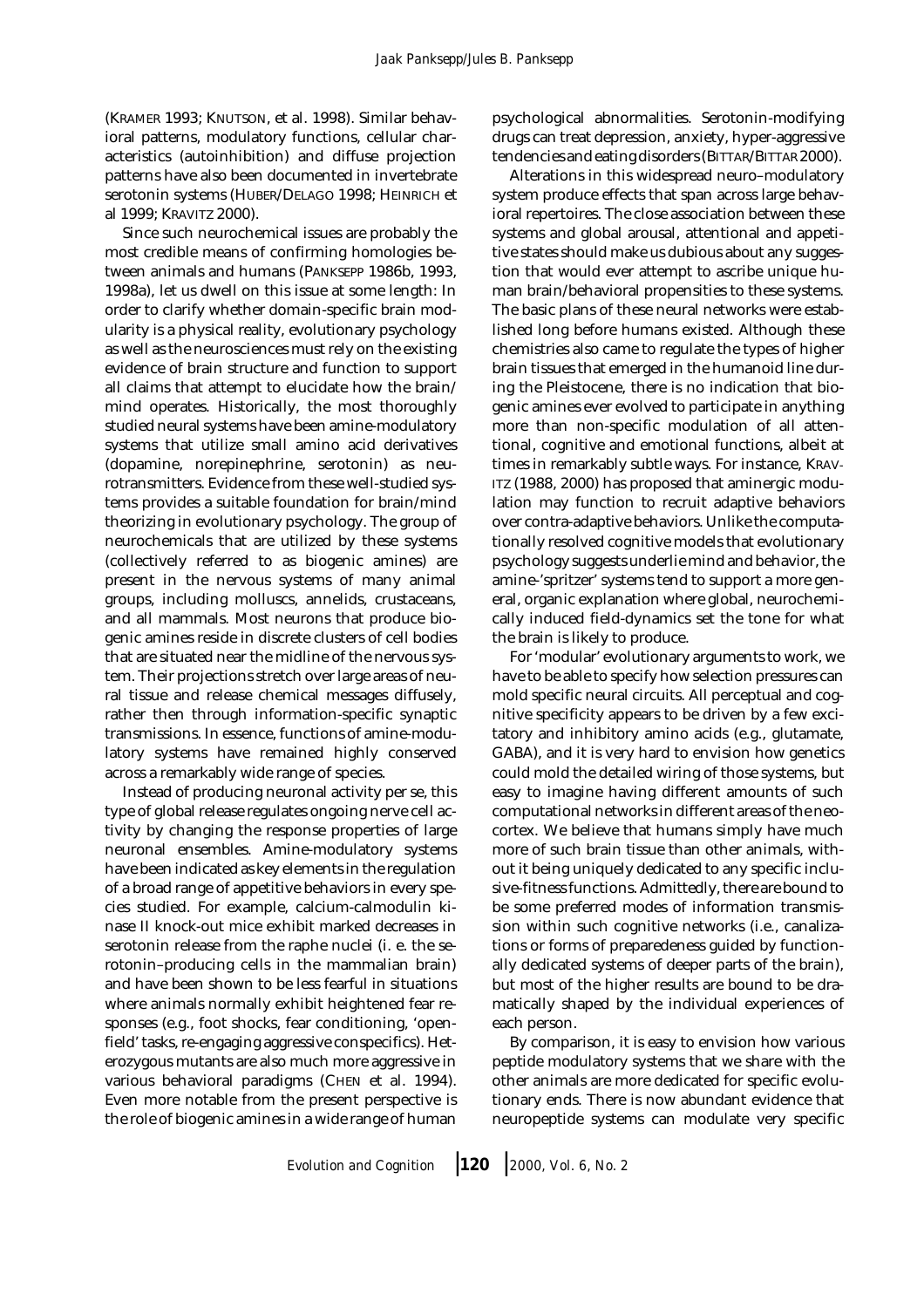emotional and motivational tendencies (e.g., as reviewed by PANKSEPP 1986, 1993, 1998a). Working together with such ingrained emotional and motivational systems, the intensity of whose influence could easily be modified by genetic selection, higher cognitive systems can surely be epigentically molded more readily by differential fitness demands that vary with individual environmental exigencies. This is not to say that emotional systems do not also change with experience; they certainly do (PANKSEPP 2001) and with many cognitive consequences (LIU et al. 2000).

### **3. General mammalian mechanisms of kin selection**

Although a great deal of discussion in sociobiology and evolutionary psychology has been premised on the nature of social relationships (e. g. inclusive fitness, altruism, kin-recognition—see HAMILTON 1964; WILSON 1975), for over a quarter of a century these disciplines have remained silent about how proximal mechanisms in the brain might control such processes. Although there is abundant talk about 'mechanisms', acknowledgement of the abundant ongoing neuroscience work on such issues is rarely offered. Meanwhile, behavioral neuroscientists have been making considerable progress in understanding these processes by studying brain functions related to the emotions of separation distress and attachment (PANKSEPP 1989/1999). Among the neural systems that are especially important in the mediation of social attachments are brain opioids, oxytocin, glutamate, norepinephrine and probably prolactin (INSEL 1997; NELSON/PANKSEPP 1998; PANK-SEPP 1998a). Just one of many noteworthy findings is that kin-appreciation in male mice is mediated by the release of endogenous opioids (D'AMATO 1998), and the tolerance that occurs in opioid synapses, and hence social bonds, could easily help explain inclusive-fitness related changes in social strategies (PANKSEPP 1998a). Surprisingly, evolutionary psychologists have exhibited little interest in integrating or advancing such findings, even though there is direct and rather profound implications for their scientific agendas.

**4. On the nature of play, power, tickling and friendship**

Powerful social control systems for playful engagement exist in subcortical regions of the brain, and their functions are beginning to be systematically dissected (VANDERSCHUREN, et al. 1997; PANKSEPP, et al. 1984; PANKSEPP 1993b). These systems allow higher brain regions, perhaps via recently discovered 'mirror neurons' (RIZZOLATTI et al. 1996; GALLESE/ GOLDMAN 1998), to establish and solidify social strategies that have enormous implications for the structuring of animal societies. Adult relations, including alliance-friendship patterns, may arise as a result of the high degree of activity in social engagement systems during juvenile development. The desire to engage in such activities is communicated in various ways that are not well understood, but discoveries such as play vocalizations, that may have more than a passing resemblance to primitive forms of human laughter (KNUTSON et al. 1998; PANKSEPP/BURGDORF 1999 2000), may help open the door to systematic studies of how positive social emotions regulate the construction of personality differences, as well as social systems (PANKSEPP 2000e).

 A study of these systems also has implications for seemingly distant concepts such as anticipatory eagerness (BURGDORF et al. 2000), the cravings that accompany drug addictions (PANKSEPP et al. 2001) and the nature of current social problems such as the increasing incidence of attention-deficit, hyperactivity disorders (PANKSEPP 1998c). The underlying evolutionary pressures that have molded such basic mammalian play systems should be of foundational importance for understanding the underlying nature of many inclusive-fitness concepts in evolutionary psychology.

**5. Male sexual jealousy and potential neurochemical therapies**

The fact that males are defensive over reproductive opportunities has been repeatedly noted in the human and animal behavior literature. We finally have animal models that suggest subcortically situated vasopressin systems are critically involved in such processes (WINSLOW et al. 1993). Male voles become highly aggressive toward intruders after a single sexual experience with a specific female. However, if their brain vasopressin signals were immobilized with receptor antagonists, a maneuver that does not compromise copulatory success, the males do not exhibit offensive behavior toward intruders. Conversely, the mere experience of elevated brain vasopressin in the presence of a female conspecific, but in the absence of sexual contact, is sufficient to establish the aggressive attitude toward 'intruding' males. In contrast, there is a parallel line of investigation that indicates oxytocin can pro-

*Evolution and Cognition* ❘ **<sup>121</sup>** ❘ *2000, Vol. 6, No. 2*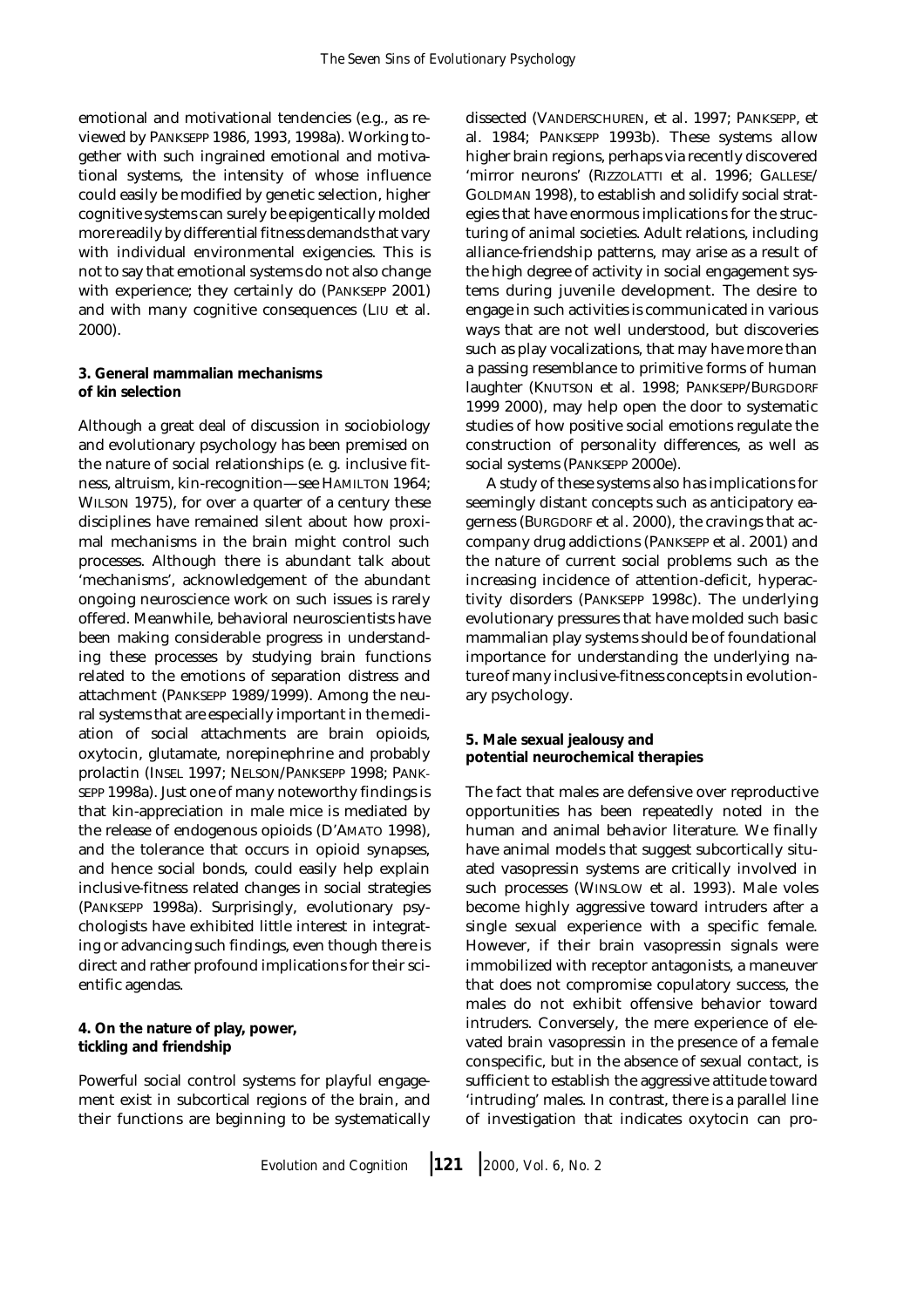#### *Jaak Panksepp/Jules B. Panksepp*

mote maternal care and increase friendly relations among individuals (CARTER 1998; NELSON/PANKSEPP 1998). These types of subcortical processes appear to be essential for the emergence of positive social relations, which may be of foremost importance for the development of a 'mechanistically' sound and clinically productive understanding in evolutionary psychology. For instance, if there are deep evolutionary homologies in these systems, we anticipate that orally-effective vasopressin antagonists might eventually be designed to combat male sexual jealousy and related forms of male irritability.

By comparison, orally-effective oxytocin agonists should promote feelings and attitudes of nurturance, and thereby promote many higher psychological reasons for being less aggressive. Genetic manipulations along these lines have already modulated the social temperament of animals (YOUNG et al. 1999). One relevant finding in modern evolutionary psychology is that females tend to have better social memories than males (SALMON/DALY 1996), and in that context it is worth noting that mice whose oxytocin gene has been disabled exhibit deficient social memories (Ferguson et al. 2000). Both of these findings contribute powerful support for a general mammalian 'brain's eye' view in evolutionary psychology, as females have more oxytocin activity in their brains than males. In this context it is also noteworthy that female rats, just like their human counterparts, exhibit better social memories than males (BLUTHE/DANZER 1990).

### **6. Beauty, sexual attraction and mate selection**

The manner in which facial expressions and bodily gestures help elicit, communicate, and regulate affective states is a central issue of both ethological and evolutionary psychological approaches to animal and human behavior. Although there are many cortical perceptual processes related to the detection of beauty, sexual attractiveness and reproductive fitness (for recent reviews, see JOHNSON 1999; BOROD 2000), a key issue is whether such perceptual mechanisms can operate independently of the socio–sexual circuits that exist subcortically. We simply do not know at present, but we suggest that the ability of various perceptions to regulate such desires and aversion (e.g., PERRETT, et al. 1998) is based very much on how they link up to subcortical socio–sexual circuits. (PFAFF 1999). We would be surprised if any higher perceptual 'modules' for social attraction in humans could operate effectively without connections to the types of basic subcortical emotional systems that have already been clarified in other species (PANKSEPP 1998a).

In this context, we also note the many recent animal studies that have highlighted how mate attraction may be mediated by signals of reproductive fitness (e.g., WELCH et al.,1998; GIL et al 1999). The inclusive-fitness based predictions that have been confirmed by population genetical and behavioral ecological points of view are truly remarkable (e.g., ELLEGREN et al. 1996; KOMDEUR 1997; Johnsen et al. 1998; SHELDON/ELLEGREN 1998). Although these studies highlight the fact that various species-typical perceptions are involved in mate choice within all species, we must again wonder whether these inputs operate independently of the subcortical socio–sexual motivational circuits that share a high similarity in all vertebrates. Although little is known about the brain mechanisms that mediate such adaptive socio–sexual strategies as noted above, we suspect that the primitive, genetically dictated affective brain systems are essential in all mammals (PANKSEPP 1998a).

### **7. Affect, sociopathy and the primordial self**

We believe that studying how affective states are generated by the brain will be critical for understanding how evolution guides various behavioral strategies in humans and animals (PANKSEPP et al. 2000). The existence of various emotional and motivational feelings, along with general-purpose learning systems, can provide practically all the types of adaptive behavioral strategies that have been discussed by evolutionary psychologists (e.g., BUSS 1999). If this viewpoint is correct, then we have no alternative, but to make the study of affect a primary concern in evolutionary psychology. Although this principle appears to be recognized by the majority of investigators, in our estimation this cannot be achieved in any deep sense without assimilating evidence from brain research in related animals.

For instance, subcortical emotional systems are decisive in the way organisms spontaneously comport themselves socially. Sociability can be modulated powerfully by a great number of subcortical brains systems (NELSON/PANKSEPP 1998), with the most detailed analyses having been conducted on the differential expression of oxytocin and vasopressin systems in voles exhibiting very different social temperaments (for review, see INSEL 1997, 1998). It is expected that even human sociopathy (for review see MEALEY 1995), is modulated by similar sys-

*Evolution and Cognition* ❘ **<sup>122</sup>** ❘ *2000, Vol. 6, No. 2*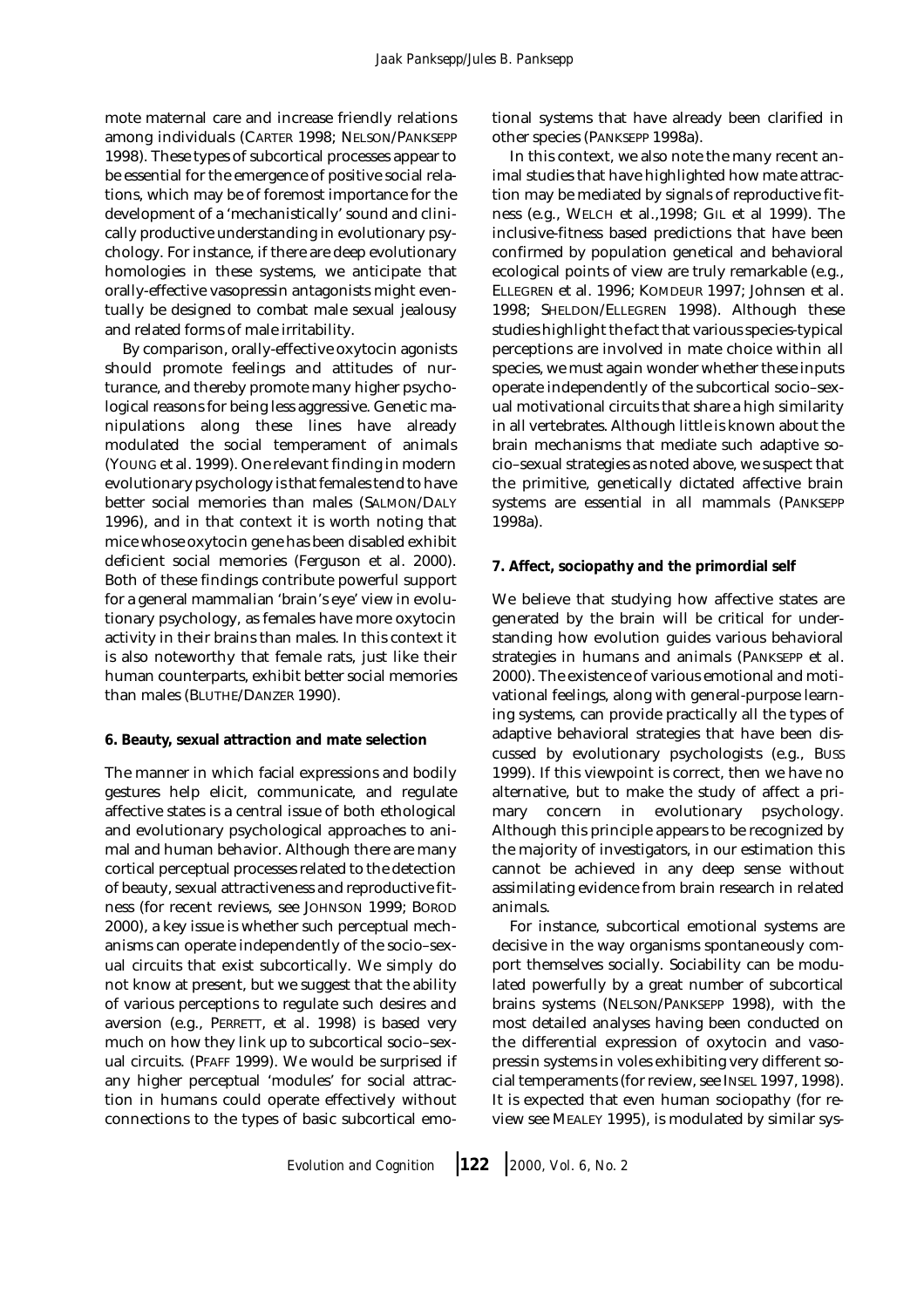tems, even though critical evidence for such issues is not yet available. Of course, there are bound to be gradients of sociopathy, some of the milder versions being simply based upon the normal variability of primitive emotional urges in our species coupled with deficient higher forms of consciousness. For instance, rape by human males, thought by some to be an adaptive human reproductive strategy (see THORNHILL/PALMER 2000), is more likely to be based on strong testosterone driven erotic and dominance urges in males, coupled with emotional insensitivity (e.g., deficient frontal lobe functions) and inadequate moral socialization. To the best of our knowledge, higher cerebral 'modules' have not evolved to promote such nefarious behavioral tendencies, even though one can envision how diminished frontal lobe functions (e.g., diminished guilt, shame, empathy and sympathy) could be reproductively advantageous in certain primitive environments. In short, it is easy to construct credible neuronal hypotheses of how tendencies toward social insensitivity, sexual coercion and agonistic tendencies could emerge from the interaction between basic emotional systems and general-purpose neocortical processors that are able to learn a vast number of context-dependent behavioral strategies.

However, to the best of our knowledge, the neocortex is not the source of affective experience (PANK-SEPP 1998a, 2000b). Rather, raw emotional feelings emerge from ancient brain systems in ways that are just beginning to be understood in humans (Heath 1996; DAMASIO, et al. 2000). For instance, a primordial form of 'self-representation' that can generate basic bodily expressions and emotional feelings was probably laid down deep in the brainstem. Of course, the full resolution of affective feelings (cerebral feelings and sentiments) surely emerges through the dynamic interactions of higher brain systems that regulate emotional states (DAMASIO 1999; PANKSEPP 1998a, 1998b). Evolutionary psychology needs to consider such possibilities, if it is to make substantive contributions to its fundamental 'mechanistic' concerns.

# **The Evolution of Behavior and Developmental Views in Psychology**

All of what we have proposed now needs to be grounded in other key intellectual traditions. At somato–phenotypic levels, the power of genetic influences in guiding the construction of bodies and behavioral repertoires has long been affirmed by animal-husbandry practices. The heritability of temperament has also been confirmed by abundant work from behavioral-geneticists (SCOTT/FULLER 1965; FREEDMAN 1979; PLOMIN et al. 1997; HAMER/ COPELAND 1998; SEGAL 1999). Furthermore, modern neuroscience has verified the existence of homologous brain mechanisms by its demonstration of abundant structural, neurochemical and functional similarities throughout the brains of all mammals (for overview PANKSEPP 1998a).

However, when we begin to speculate about the functional organization of the higher aspects of mind—the 'natural kinds' of the cortico–cognitive brain—we proceed at our own peril if we do not fully assimilate the *developmentalist challenge*—that structure-function relations do not simply emerge from DNA codes, but as much from the many interactions between genetic information, environmental information and the ontogenetic experiences of individuals (TINBERGEN 1972; OYAMA 1985/2000; GRIFFITHS 1997). All Evolutionary Psychological endeavors should recognize that genes do not directly control mind or behavior, but only the proteins and developmental patterns that help construct specific types of brains. Equally important is the recognition that genes and brains can only operate within environmental constraints (OYAMA 1985/2000). These stipulations will help temper radically reductionistic agendas in evolutionary thinking that simply cannot work. They are also a potential saving 'grace' for our apparent proclivity to misuse genetic knowledge.

Such assertions are not offered to simply acknowledge the inextricable roles of nature and nurture in all aspects of behavior, but to highlight the fact that apparent 'natural kinds' can be produced developmentally, as well as linguistically. Due to the intrinsic ambiguities that result from our impoverished knowledge about the developmental causes of individual differences in animals, the chasm from genes to final psychobiological product cannot be credibly bridged through any form of genetic determinism, especially in humans. At the same time, the power of genetic information as a key arbiter in the construction of specific brain/mind functions (at least within 'normal' environmental constraints) should not be underestimated. In this context, most of the half-truths of previous generations in claiming that there were 'genes for behavior', may in retrospect, be ascribed simply to sloppy, short-hand forms of communication that should have only been advanced with the proviso: the developmental processes operating during ontogenesis must always be given their due (TINBERGEN 1972; OYAMA 1985/2000). This

*Evolution and Cognition* ❘ **<sup>123</sup>** ❘ *2000, Vol. 6, No. 2*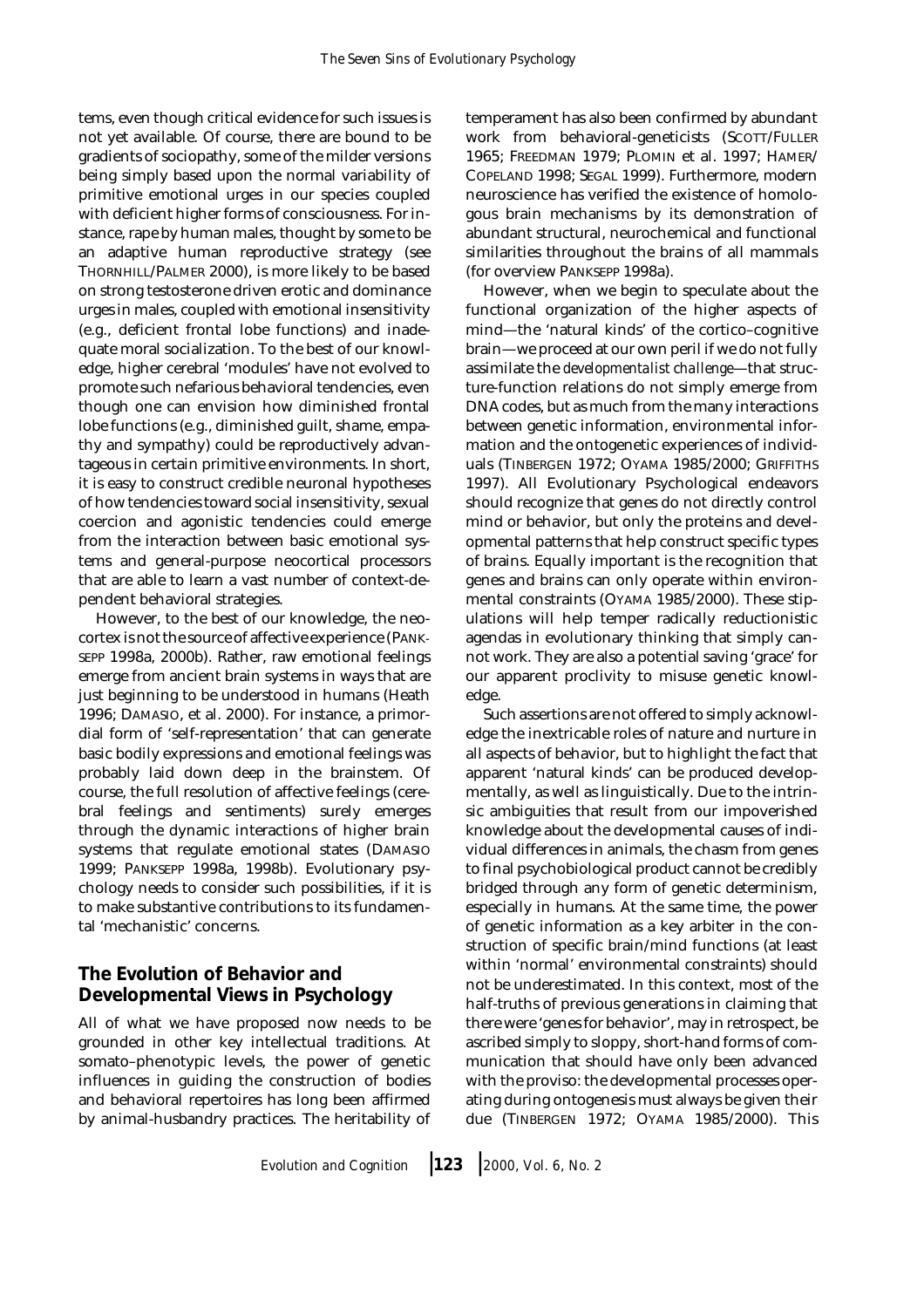should be repeated as a mantra whenever one begins to fall into the trap of ascribing any form of genetic determinism to psychological matters.

Such intellectual constraints must be heeded consistently in our currently immature brain/mind sciences, where the natural order of psychological processes has to be theoretically inferred rather than directly visualized. Because of such ambiguities, there has been a long-standing and persistent resistance in psychology and behavioral neuroscience to viewing the hidden brain/mind functions as inborn faculties. Learning, guided by still mysterious reinforcement-reward processes, has continued to be accepted as the main agent of behavioral control and plasticity. As a result, the issue of how many reinforcement-reward processes and related worldgrasping mechanisms actually exist in the brain, not to mention whether they were internally experienced, remains largely undiscussed in both modern behavioral psychology and neuroscience. Now, partly because of the inroads made by evolutionary psychology (BARKOW et al. 1992; BUSS 1999) and Affective Neuroscience (PANKSEPP 1998a), there is a growing taste for such possibilities.

Since evolutionary psychology established relations with cognitive neuroscience (PINKER,1997), a few attempts at cross fertilization have emerged (e.g., TOOBY/COSMIDES 2000). However, even with the current revolution in functional brain imaging, which seems like a blessing for visualizing intrinsic brain functions (and hence, some believe, the historical record of past adaptations), we should proceed cautiously, continually constrained by converging evidence, rather than accepting direct genetic adaptations behind every consistent phenotypic trend or brain difference that is documented with new imaging technologies (TOGA/MAZZIOTTA 2000). Since evolutionary psychologists are likely to begin using such technology in the near future, they should appreciate the many problems that accompany such approaches.

At present, brain imaging only provides a low-order, ghostly image that something of importance may be transpiring somewhere in the brain. There are, no doubt, many 'false positives' and perhaps even more 'false negatives' due to the many technical constraints that exist in such studies. No form of human brain imaging, by itself, can assure us that what is being observed is a 'natural kind'—a brain/ mind process that is strongly dictated by the way genetic factors help direct the function of certain brain circuits. Also, brain-imaging studies only provide neural correlates of psychological functions.

Traditional animal studies, where brain systems are directly manipulated, as well as neuropsychological studies following cases of human brain damage and stimulation, provide better causal evidence of the functional characteristics within brain organization. Obviously, causal studies provide the best evidence upon which a scientifically sound evolutionary psychology can be built.

# **Some 'Prescriptions'**

The aim of this paper was to critique some of the prominent views in evolutionary psychology, and to share an alternative perspective that is grounded in the ethological and comparative psychoneurological traditions that have long acknowledged the importance of natural selection in constructing the behavioral and psychological capacities of all animals. The current appeal and danger of evolutionary psychology arises from its unflinching willingness to utilize extreme modes of adaptationist thinking about the human mind, without critically distinguishing genetic adaptations from epigenetically emergent phenomena. Although the HAMILTONIAN (1964) concept of inclusive-fitness has turned out to be the most compelling evolutionary priniciple of the 20<sup>th</sup> century and an apt guide for ecological research on the social preferences of many species, those types of behavior patterns have not yet been shown to arise from genetically ingrained neural circuits in the higher regions of the human brain/mind.

We should not forget that in most mammals, including humans, social-bonds are learned to a great extent. Although social learning is based upon primitive social-emotional systems that all mammals share (PANKSEPP et al. 1978, 1980, 1984, 1985, 1988, 1994) and is surely under robust genetic control (SCOTT/FULLER 1965; PLOMIN et al. 1997; PANKSEPP/ BURGDORF/GORDON 2001), everything that mature humans do is filtered through their higher neural capacity for flexible 'intelligent' action. Perhaps all too many individuals utilize those capacities largely for their own selfish ends, but it is important to emphasize that the *nature* of the higher regulatory systems in humans *does* permit many alternative courses of action. Although our psychological tendencies are tethered to ancient emotional concerns, we can individually entertain options of our own making. Also, there are group-dynamics operating in our lives and in the ongoing procession of evolution that have barely been envisioned (LUMSDEN/ WILSON 1981; SOBER/WILSON 1998). Animals exhibit non-ge-

*Evolution and Cognition* ❘ **<sup>124</sup>** ❘ *2000, Vol. 6, No. 2*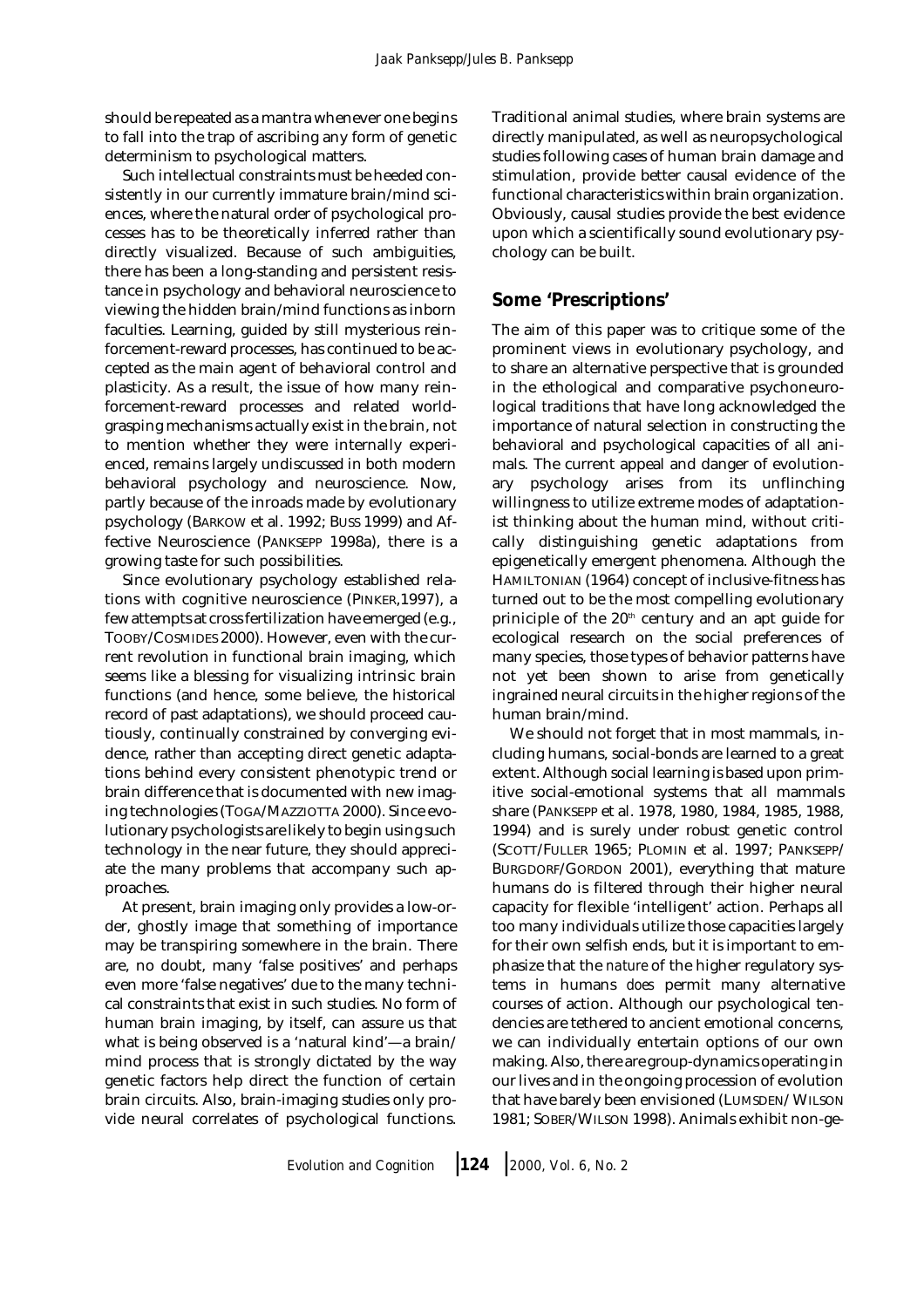netic modes of inheritance (e.g., LIU et al. 2000), and such trans-generational effects provide a changing social fabric that has enormous implications for the way we conceptualize evolutionary canalizations. Surely, differential survival of groups may lead to differential survival of brain mechanisms that only operate efficiently in groups. Such effects may emerge more rapidly via group selection than by individual selection. At the very least, these issues remain more open, especially in humans, than some selfish gene advocates would like to believe.

With the emergence of high culture and high intelligence in our species, group selection may operate in human societies in ways that few have considered in the past few decades. We must remember that in humans, within the context of cultural evolution, biological evolution can move along much more rapidly than it does in animals who do not cognitively conceptualize their place in nature (CHAGNON/ IRONS 1978; NEEL/WARD 1970). As Dan FREEDMAN, one of the first modern evolutionary psychologists, put it, "Sewall WRIGHT (1940)… consistently made the point that the same gene varies in its effect and action depending on the genes in its company… Wright has demonstrated mathematically that competition between individuals can be insignificant when compared with competition between families or competition between populations" (1979, p5). Although the classic 'group-selection' views of WYNN-EDWARDS (1962) have been widely held in disrepute (e.g., DAWKINS 1976), ever since HAMILTON (1964) introduced the compelling concept of inclusive-fitness, human mental and cultural evolution has in fact created extraordinary opportunities for alternative modes of evolutionary change. Modern genetic engineering is only the most blatant recent example of this claim. It could be argued that such possibilities are only little waves on the great sea of evolutionary progression, but perhaps it is a bit more in creatures like ourselves that have been endowed with a massive random-access type of general-purpose intelligence. To some yet unfathomed extent, we have been liberated from the crucible of a mindless biological emergence. This point is commonly acknowledged by many humanistically oriented scholars, but all too rarely by evolutionary psychologists.

At least for the human species, the excesses of selfish-gene type inclusive-fitness heuristics now need to be tempered by what we already know about mammalian and human brain/minds. Evolutionary psychology, along with the other variants of the discipline, have all too often neglected causal scientific understanding of the underlying brain processes shared by all mammals by continuing to prefer descriptions of surface processes which they believe are directly related to presumably recent human evolutionary issues. However, can we credibly utilize phases of recent human brain evolution that have left essentially no historical traces as a basis for our theorizing? Can imaginary evolutionary scenarios be used as a crystal ball to the real pre-historic EEA's that molded our brain/minds? To what extent should we consider tenuous 'modular' visions of human brain/mind evolution when more credible non-modular alternatives are already available? How do we adjudicate among the contending views? How do we incorporate the strikingly relevant evidence culled from our fellow animals into the exceedingly anthropocentric modes of thought that characterize so much of present day psychology? How shall we accept our animal heritage without demeaning our vast intelligence?

In our estimation, the type of psychological functions that evolutionary psychologists speak of, arise largely from the utilization of very old emotional capacities working in concert with newly evolved inductive abilities supported by the vast general purpose neocortical association areas. Although there are bound to be certain manifestations of emotional and motivational tendencies within these newly evolved regions of the human brain/mind, the massive modularity thesis entertained by evolutionary psychologists remains, except for certain well-accepted sensory-perceptual processes, far fetched and inconsistent with what we presently know about the higher reaches of the human brain/mind. It will rapidly become a circular discipline if it comes to rely exclusively on fMRI-type brain-imaging data for its neurological conjectures. What types of evolutionary engravings have, in fact, occurred in higher cortical areas remain anyone's guess. Processes such as the social use of our eyes, facial expressions, rhythmic gestures and prosodic intonations for instrumental purposes—perhaps even musical ability—are bound to be prominent dimensions of higher brain functions (e.g., EKMAN 1998; BOROD 2000; Emery 2000), but such general issues are too rarely considered in mainstream evolutionary psychology.

It is good to see the discipline moving toward an eager confrontation with the brain (TOOBY/COSMIDES 2000), but it should pay attention to both higher and lower brain/mind functions, cultivating a research tradition that considers matters at all relevant levels. It is among the higher cortical functions, that learning, plasticity, and epigenetically emergent software functions prevail. Investigators should be especially

*Evolution and Cognition* ❘ **<sup>125</sup>** ❘ *2000, Vol. 6, No. 2*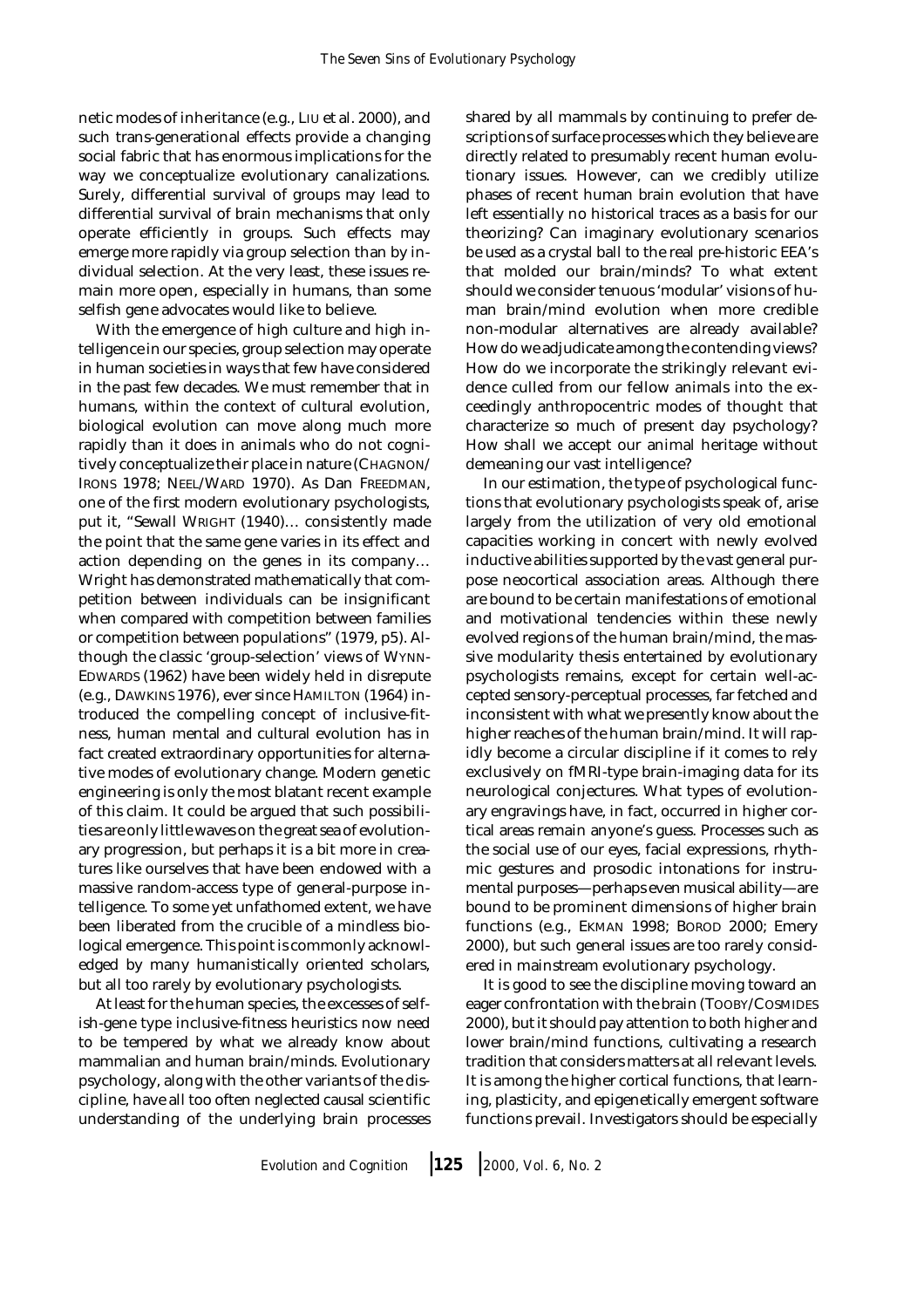cautious about concluding what was or was not constructed by natural selection during recent brain evolution within the human species. Likewise, it is at the cortical level that we cannot extrapolate readily from the animal data. Among those recently evolved brain areas there was abundant opportunity for massive evolutionary divergence (DEACON 1997). However, we should remember that those higher systems simply cannot work without the support of the basic subcortical systems we share with our fellow animals. If critical neuro–cognitive experiments eventually demonstrate the existence of geneticallydictated, special-purpose cognitive/affective modules in the higher reaches of the human brain-mind, all humans committed to an accurate description of our species' nature should be delighted to accept them into the pantheon of scientific evidence. However, as long as no compelling neurobehavioral evidence is provided, we should continue to regard distal adaptationist stories of human evolution, even when supported by some preliminary correlative evidence, as simply another aspect of the wondrous carnival of human fancy.

In our estimation, animal brain research will be more decisive in giving a clear scientific picture of how human social behaviors are guided by past evolutionary forces. What those vast cerebral expansions that emerged during the Pleistocene probably provided was a vast symbolic capacity that enabled foresight, hindsight, and the brain-power to peer into other minds and to entertain alternate courses of action, thereby allowing humans to create the cultures that dominate our modern world.

## **Conclusions**

Why was serious scrutiny of mental processes based on the DARWINIAN framework so greatly delayed in the brain/mind sciences? Historically, it was partly due to the embarrassment of phrenology—where mental faculties were related, with the most trifling evidence, to the shape of cerebral structures inferred from craniometry. In a similar vein, we must now wonder whether modern brain imaging is also giving us many false conclusions (especially abundant false negatives) based on modest biophysical changes in cerebral blood flow and oxygenation. The visually impressive statistical maps of brainimaging, with their islands of color suspended on ghostly MRI images of the brain, do not do justice to the actual neurodynamics that create mind. They provide only one approximation that must be supplemented by many other techniques.

With the possibility of real neuropsychological understanding, we may also need to question the potentially misleading 'saving grace' of the computational-computer revolution that has allowed investigators to readily create distorted digital views of psychological processes which are fundamentally analog in nature. As the search for heuristic computational algorithms came to be deemed a more worthy scientific enterprise among cognitive psychologists (CUMMINS/CUMMINS 2000), the possibility of a mature and fully substantive evolutionary psychology diminished. To discover what types of specialpurpose adaptive functions evolution truly created within our brain/minds, there is no substitute for integrative cross-species brain research. We are only at the beginning of that grand intellectual journey.

A discipline that is as exceedingly anthropocentric as modern evolutionary psychology is likely to make a variety of preventable mistakes if it does not fully immerse itself in neurobiological, phylogenetic and ontogenetic issues. Our impression is that the most visible form of modern evolutionary psychology is currently pursuing a rash course of over-interpretation of the human condition, simply because the inclusive-fitness idea is so tremendously compelling.

Although we subscribe fully to the idea that natural selection gave rise to the rudiments of our fundamental neuro–mental apparatus, we are disappointed by the fact that current evolutionary psychological thought (not to mention that in most of psychology) is not guided by what we already know about the neurology of emotional and motivational processes in the brains of related animals. It is equally sad to see clear disregard for the likelihood that much of our neocortex is based upon generalpurpose engineering principles rather than genetically guided modules. A top-down cognitive view may be deluded by the many emergent epigenetic specializations of the *adult* neocortex. The study of primitive emotional systems in other mammals provides a variety of parsimonious 'bottom up' tools for decoding the developing neural landscapes of higher mind functions in humans. Since the evolution of subcortical systems was probably guided by straightforward inclusive fitness issues, we anticipate that a great deal of our higher cognitive apparatus is still affected by similar influences, but certainly not in any inherently modularized ways.

What makes humans unique, perhaps more than anything else, is that we are a linguistically adept story-telling species. That is why so many different forms of mythology have captivated our cultural

*Evolution and Cognition* ❘ **<sup>126</sup>** ❘ *2000, Vol. 6, No. 2*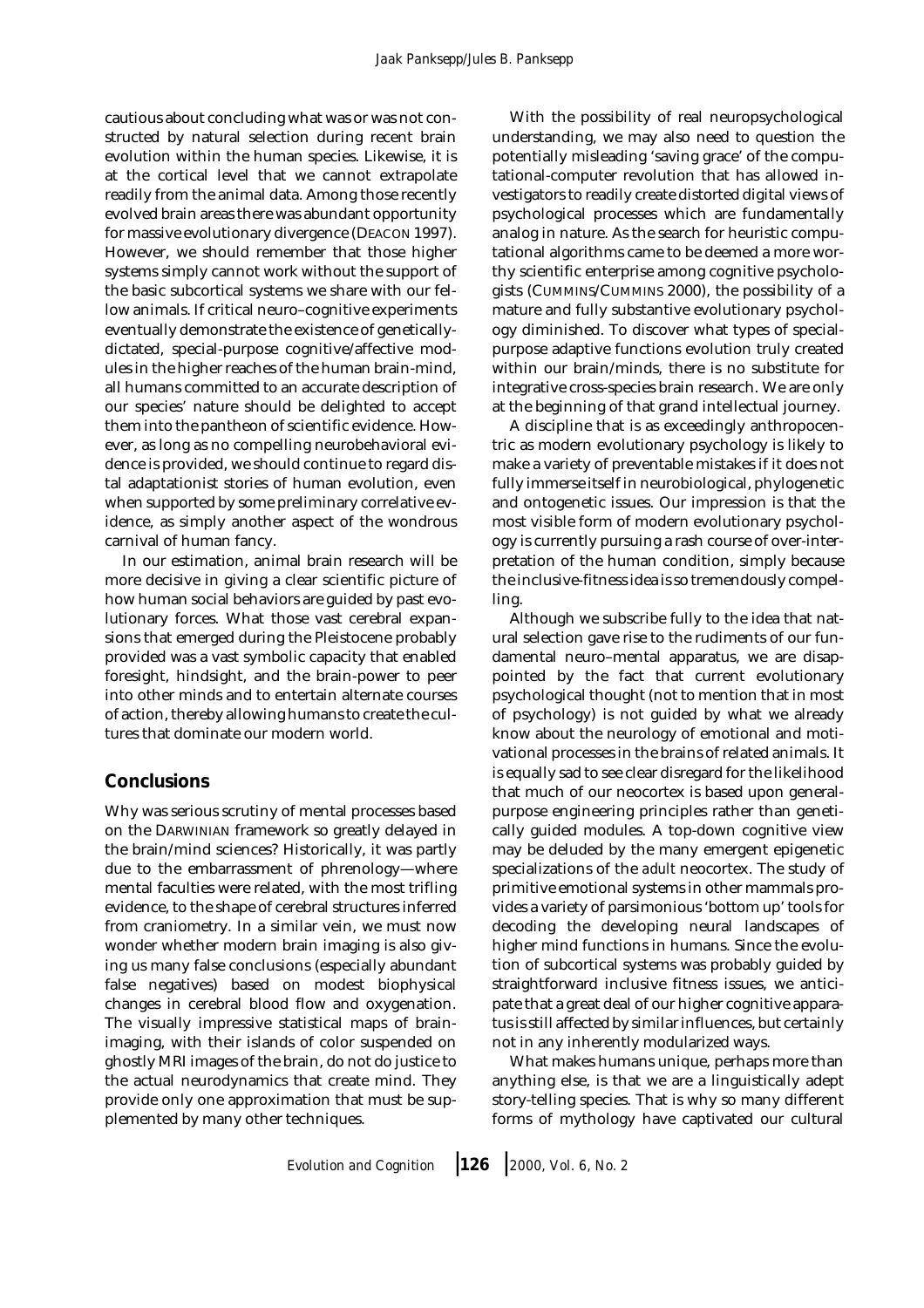imaginations since the dawn of recorded history. Evolutionary psychologists also have many intriguing stories to tell, but if we are committed to a deep evolutionary view, their current speculations should not be accepted as credible foundations for our fundamental nature. The only massive cortical modules we should be convinced of at the present time are our vast linguistically based foresight and hindsight abilities, which mediate our compulsion to tell tales to each other. Incidentally, the basic urge to speak to each other may be closely linked to anterior cingulate and adjacent frontal lobe tissues which appear to mediate certain types of pain, feelings of separa-

tion distress and thereby social sensitivities (MACLEAN 1990; PANKSEPP 1998a; MAY-BERG/MCGINNIS 2000; VOGT/ DEVINSKY 2000; VOGT/SIKES 2000). Clearly, something very interesting is happening to the social-emotional realm in these brain tissues that are of great importance in controlling our motivation to

## **Authors' address**

*Jaak Panksepp and Jules B. Panksepp J. P. Scott Center for Neuroscience Mind and Behavior, Departments of Psychology and Biology, Bowling Green State University, Bowling Green, OH 43403. Email: jpankse@bgnet.bgsu.edu All correspondence to the first author.*

communicate with each other.

Evolutionary psychology and sociobiology are such attractive scientific views (e.g., FREEDMAN 1979; SCOTT 1989; SEGAL et al. 1997) that they need to be carefully cultivated and constructed as accurately as possible, continually constrained by genetic and cross-species brain evidence from our fellow animals rather than by the sea-swell of imaginary neuropsychological possibilities in humans. If we continue to proceed without considering *all* the available evidence, we will only produce more of the polarized views that have been endemic to this troubled corner of evolutionary thought. Now that we have a real

chance of bringing serious evolutionary views to the study human mind and behavior, we should proceed in as disciplined a manner as possible. If we do not pursue such reasonable courses of action, we may become mired in myth making rather than remaining on the shores of sound scientific inquiry.

## **Note**

We dedicate this paper to the memory of our esteemed colleague John Paul SCOTT (1909–2000) who first coined the term 'sociobiology' for a series of joint sessions of the American Society of Zoologists and the Ecological Society of America held initially at the AAAS meeting of 1946—a series that eventually led to the organization of the American Animal Behavior Society. Paul's research was the first to systematically analyze the heritability of behavioral tendencies in a mammalian species, specifically, temperamental differences among different strains of domesticated dogs (see SCOTT/FULLER 1965). We appreciate the realistic tradition of rigorous and respectfully complex evolutionary scholarship he promoted at BGSU and around the world.

### **References**

- **Barkow, J./Cosmides, L./Tooby, J. (eds) (1992)** The Adapted Mind. Oxford Univiversity Press: New York.
- **Betzig, L. (ed) (1997)** Human Nature: A Critical Reader. Oxford University Press: New York.
- **Bittar, E. A./Bittar, N. (2000)** Biological psychiatry. JAI Press: Stamford CT.
- **Bluthe, R. M./Danzer, R. (1990)** Social recognition does not involve vasopressinergic neurotransmission in female rats. Brain Research 535: 301–304.
- **Borod, J. C. (2000)** The Neuropsychology of Emotion. Oxford University Press: New York.
- **Brown, D. E. (1991)** Human Universals. New York: McGraw-Hill.
- **Buck, R. (1999)** The biological affects: A typology. Psychological Review 106: 301–336.
- **Budiansky, S. (1998)** If a Lion Could Talk: Animal Intelligence

and the Evolution of Consciousness. The Free Press: New York.

- **Burgdorf, J./Knutson, B./Panksepp, J. (2000)** Anticipation of rewarding brain stimulation evokes ultrasonic vocalizations in rats. Behavioral Neuroscience 114: 1–8.
- **Buss, D. M. (1999)** Evolutionary psychology: The new science of the mind. Allyn and Bacon: Boston.
- **Buss, D. M. (2000)** The evolution of happiness. American Psychologist 55: 15–23.
- **Buss, D. M./Haselton, M. G./Shackefortd, T. K./Bleske, A. L./ Wakefield, J. C. (1998)** Adaptations, exaptations, and spandrels. American Psychologist 53: 533–548.
- **Campbell, J. (1982)** Grammatical Man: Information, Entropy, Language and Life. Simon and Schuster: New York.
- **Carter, C. S. (1998)** Neuroendocrine perspectives on social attachment and love. Psychoneuroendocrinology 23: 779– 818.
- **Carter, C. S./Lederhendler, I./Kirkpatrick, B. (eds) (1999)** The

*Evolution and Cognition* ❘ **<sup>127</sup>** ❘ *2000, Vol. 6, No. 2*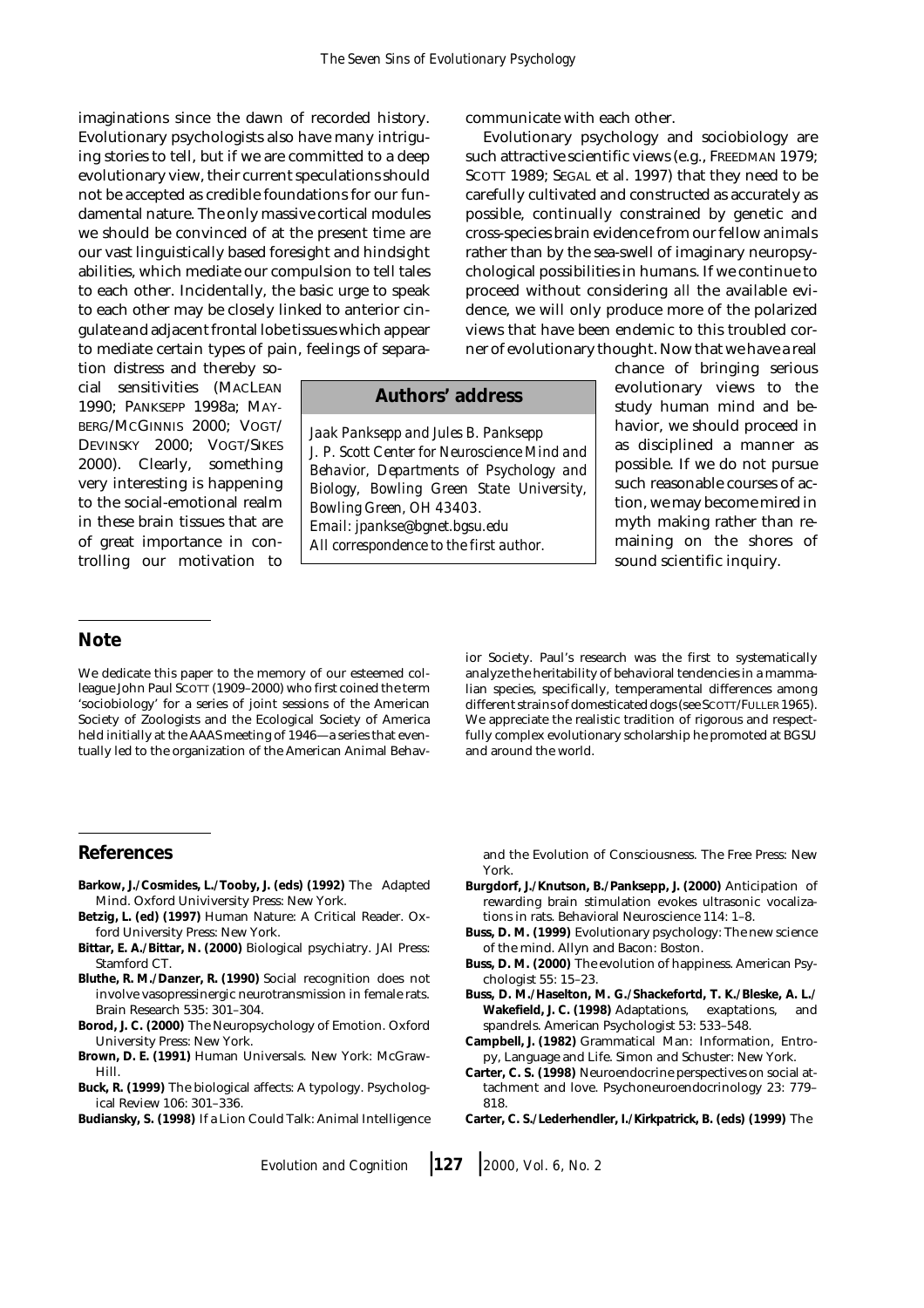Integrative Neurobiology of Affiliation. MIT Press: Cambridge MA.

- **Chagnon, N. A./Irons, W. (eds) (1978)** Evolutionary Biology and Human Social Behavior. Duxbury: North Scituate MA.
- **Chen, C./Rannie, D. G./Greene, R. W./Tonegawa, S. (1994)** Abnormal fear response and aggressive behavior in mutant mice deficient for alpha-calcium-calmodulin kinase II. Science 266: 291–294.
- **Clark, A. (1997)** Being There: Putting Brain, Body, and World Together Again. MIT Press: Cambridge MA.
- **Cosmides, L./Tooby, J. (2000)** Evolutionary Psychology and the Emotions. In: Lewis, M./Haviland, J. (eds) The Handbook of Emotions, 2nd edition. New York: Guilford, pp. 91–116.
- **Cummins, R./Cummins, D. D. (eds) (2000)** Minds, Brains, and Computers: The Foundations of Cognitive Science. Blackwell Publishers: Malden MA.
- **D'Amato, F. R. (1998)** Kin interaction enhances morphine analgesia in male mice. Behavioral Pharmacology 9: 369– 373.
- **Damasio, A. R. (1999)** The Feeling of What Happens: Body and Emotion in the Making of Consciousness. Harcourt Brace: New York.
- **Damasio, A. R./Grabowski, T. J./Bechara, A./Damasio, H./ Ponto, L. B./Parvizi, J./Hichwa, R. D. (2000)** Subcortical and cortical brain activity during the feeling of self-generated emotions. Nature Neuroscience 3: 1049–1056.
- **Darwin, C. (1872/1998)** The Expression of the Emotions in Man and Animals, 3rd edition. Oxford University Press: New York.
- **Dawkins, R. (1976)** The Selfish Gene. Oxford University Press: Oxford.
- **Deacon, T. W. (1997)** The Symbolic Species: The Co-Evolution of Language and the Brain. Norton: New York.
- **Deacon, T. W. (1990)** Rethinking mammalian brain evolution. American Zoologist 30: 629–705.
- **Ekman, P. (1998)** Universality of emotional expression? A personal history of the dispute. In: Darwin, C. (1998) The Expression of the Emotions in Man and Animals, 3rd editon. Oxford University Press: New York, pp. 363–393.
- **Ellegren, H./Gustafsson, L./Sheldon, B. C. (1996)** Sex ratio adjustment to paternal attractiveness in a wild bird population. Proceedings of the National Academy of Science USA 93: 11723–11728.
- **Emery, N. J. (2000)** The eyes have it: the neuroethology, function and evolution of social gaze. Neuroscience and Biobehavioral Reviews 24: 581–604.
- **Ferguson, J. N./Young, L. J./Hearn, E. F./Matzuk, M. M./Insel, T. R./Winslow, J. T. (2000)** Social amnesia in mice lacking the oxytocin gene. Nature Genetics 25: 284 – 288.
- **Finlay, B. L./Darlington, R. B. (1995)** Linked regularities in the development and evolution of mammalian brains. Science 268: 1578–1584.
- **Fischer, H./Andersson, J. L. R./Furmark, T./Fredrikson, M. (2000)** Fear conditioning and brain activity: A positron emission tomography study, Behavioral Neuroscience 114: 671–680.
- **Fodor, J. (1983)** The Modularity of Mind. MIT Press: Cambridge MA.
- **Freedman, D. J. (1979)** Human Infancy: An Evolutionary Perspective. Erlbaum: Hillsdale NJ.
- **Freeman, W. J. (1999)** How the Brain Makes Up its Mind. Blackwell: London.
- **Fridja, N. H. (1986)** The Emotions. Cambridge University Press: Cambridge UK.
- **Gallese, V./Goldman, A. (1998)** Mirror neurons and the sim-

ulation theory of mind-reading. Trends in Cognitive Sciences 2: 493–501.

- **Gil, D./Graves, J./Hazon, N./Wells, A. (1999)** Male attractiveness and differential testosterone investment in zebra finch eggs. Science 286: 126–128.
- **Godfrey-Smith, P. (1996)** Complexity and the Function of Mind in Nature. Cambridge University Press: New York.
- **Gould, S. J. (1991)** Exaptation: a crucial tool for evolutionary psychology. Journal of Social Issues 47: 43–65.
- **Gould, S. J./Lewontin, R. C. (1979)** The spandrels of San Marco and the Panglossian paradigm: a critique of the adaptationist programme. Proceedings of the Royal Society of London B 205: 581–598.
- **Graeff, F. G. (1994)** Neuroanatomy and neurotransmitter regulation of defensive behaviors and related emotions in mammals. Brazilian Journal of Medical and Biological Research 27: 811–829.
- **Griffiths, P. E. (1997)** What Emotions Really Are: The Problem of Psychological Categories. University of Chicago Press: Chicago.
- **Hamer, D. H. (1998)** Living with our genes: Why They Matter More Than You Think. Doubleday: New York.
- **Hamilton, W. D. (1964)** The genetical evolution of social behaviour (I and II). Journal of Theoretical Biology 7: 1–52.
- **Hauser, M. D. (2000)** Wild Minds: What Animals Really Think. Henry Holt & Co: New York.
- **Heath, R. G. (1996)** Exploring the mind-brain relationship. Moran Printing Inc: Baton Rouge LA.
- **Heinrich, R, Cromarty S. I./Horner, M./Edwards, D. H/Kravitz, E. A. (1999)** Autoinhibition of serotonin cells: an intrinsic regulator sensitive to the pattern of usage of the cells. Proceedings of the National Academy of Sciences USA 96: 2473–2478.
- **Huber, R./Delago, A. (1998)** Serotonin alters decisions to withdraw in fighting crayfish, Astacus astacus: the motivational concept revisited. Journal of Comparative Physiology A 182: 573–583.
- **Ikemoto, S./Panksepp, J. (1999)** The role of nucleus accumbens dopamine in motivated behavior: a unifying interpretation with special reference to reward-seeking. Brain Research Reviews 31: 6–41.
- **Insel, T. (1997)** The neurobiology of social attachment. American Journal of Psychiatry 154: 726–735.
- **Johnsen, A./Lifjeld, J. T./Rohde, P. A./Primmer, C. R./Ellegren, H. (1998)** Sexual conflict over fertilizations: female bluethroats escape male paternity guards. Behav. Ecol. Sociobiol. 43:401–408.
- **Johnsen, A./Andersson, S./Örnborg, J./Lifjeld, J. T. (1998)** Ultraviolet plumage ornamentation affects social mate choice and sperm competition in the bluethroat (Luscinia s.svecica): a field experiment. Proceedings of the Royal Society of London B 265: 1313–1318.
- **Johnson, V. S. (1999)** Why We Feel: The Science of Human Emotions. Perseus Book Group: New York.
- **Kanwisher, N. (2000)** Domain specificity in face perception. Nature Neuroscience 3: 759–763.
- **Keverne, E.B./Fundele, R./Narasimha, M./Barton, S. C./Surani, M. A. (1996)** Genomic imprinting and the differential roles of parental genomes in brain development. Developmental Brain Research 92: 91–100.
- **Kim, J. (1993)** Supervenience and Mind: Selected Philosophical Essays. Cambridge University Press: New York.
- **Knutson, B./Wolkowitz, O. M./Cole, S. W./Chan, T./Moore, E. A./Johnson, R. C./Terpstra, J./Turner, R. A./Reus, V. I. (1998)** Selective alteration of personality and social behavior by serotonergic intervention. American Journal of Psy-

*Evolution and Cognition* ❘ **<sup>128</sup>** ❘ *2000, Vol. 6, No. 2*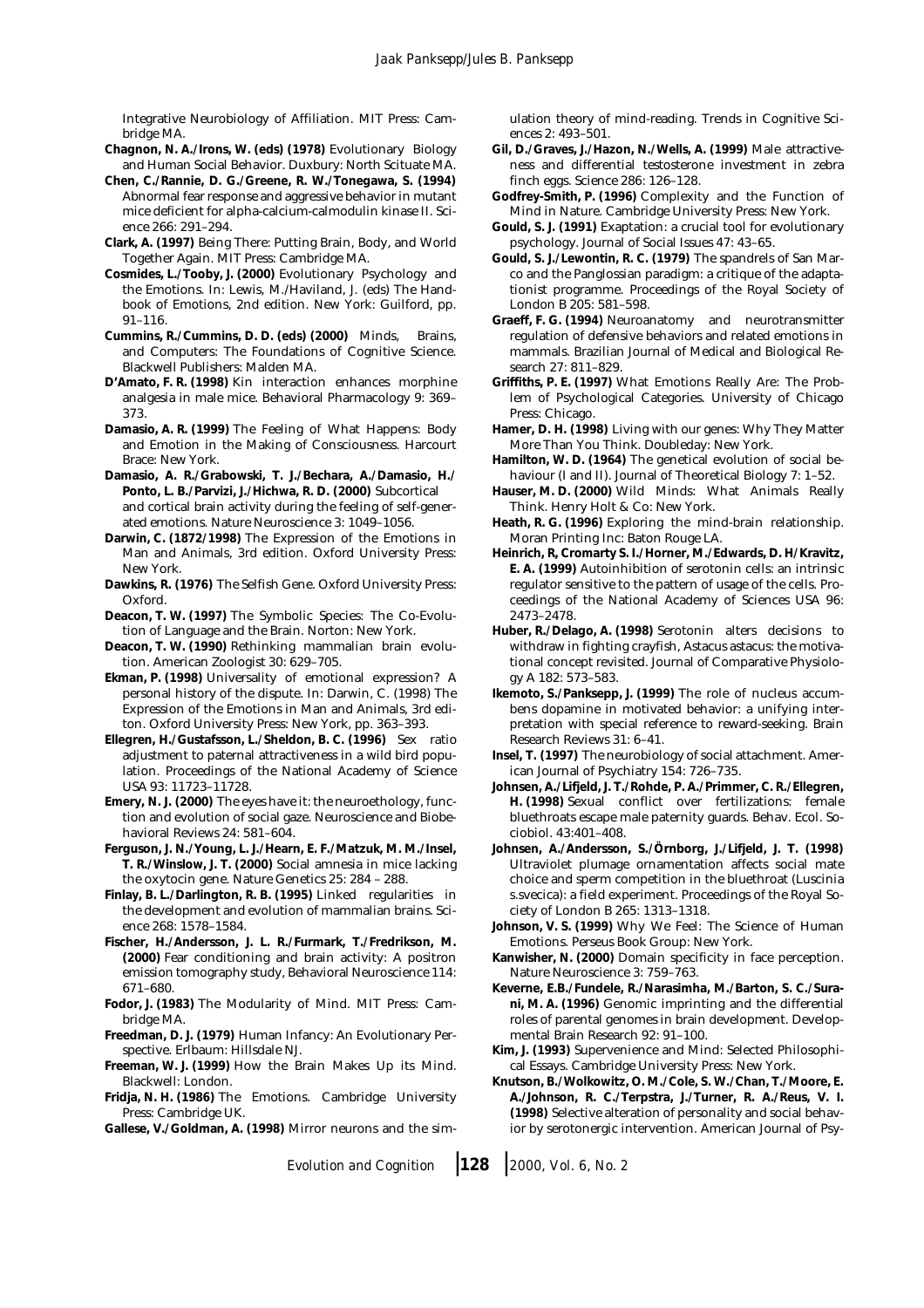chiatry 155: 373–379.

- **Komdeur (1997)** Extreme adaptive modification in sex ratio of the Seychelles warbler's. Nature 385: 522–525.
- **Kraemer, P. D. (1993)** Listening to Prozac. Viking: New York.
- **Kravitz, E. A. (1988)** Hormonal control of behavior: amines and the biasing of behavioral output in lobsters. Science 241: 1775–1781.
- **Kravitz, E. A. (2000)** Serotonin and aggression: insights gained from a lobster model system and speculations on the role of amine neurons in a complex behavior. Journal of Comparative Physiology A 186: 221–238.
- **LeDoux, J. (1996)** The Emotional Brain. Simon & Schuster: New York.
- **Lewis, M. D./Granic, I. (eds) (2000)** Emotion, Self-Organization, and Development. New York: Cambridge Univ. Press.
- **Liu, D./Diorio, J./Day, J. C./Francis, D. D./Meaney, M. J. (2000)** Maternal care, hippocampal synaptogenesis and cognitive development in rats. Nature Neuroscience 3: 799–806.
- **Lumsden, C. J./Wilson, E. O. (1981)** Genes, Mind, and Culture: The Coevolutionary Process. Harvard University Press: Cambridge MA.
- **MacLean, P. D. (1990)** The Triune Brain in Evolution: Role in Paleocerebral Functions. Plenum Press: New York.
- **Mauk, M. D. (2000)** The potential effectiveness of simulations versus phenomenological models. Nature Neuroscience 3: 649–651,.
- **Mayberg, H. S./McGinnis, S. (2000)** Brain mapping: the application, mood and emotions. In: Toga, A. W./Mazziotta, J. C. (eds) Brain Mapping :The Systems. Academic Press: San Diego CA, pp. 491–522.
- **Mealey, L. (1995)** The sociobiology of sociopathy: an integrated evolutionary model. Behavioral and Brain Sciences 18: 523–599.
- **McGuire, M. T./Troisi, A. (1998)** Darwinian Psychiatry. Oxford University Press: New York.
- **Neel, J. V./Ward, R. H. (1970)** Village and tribal genetic distances among american indians, and the possible implications for human evolution. Proceedings of the National Academy of Sciences USA 65: 323–330.
- **Nelson, E./Panksepp, J. (1998)** Brain substrates of infantmother attachment: Contributions of opioids, oxytocin, and norepinepherine. Neuroscience & Biobehavioral Reviews 22: 437–452.
- **Nesse, R. M./Williams, G. C. (1974)** Why We Get Sick. Times Books Random House: New York.
- **Nesse, R. M. (1990)** Evolutionary explanations of emotions. Human Nature 1: 261–289.
- **Olmstead, M. C./Franklin, K. B. (1997)** The development of a conditioned place preference to morphine: effects of microinjections into various CNS sites. Behavioral Neuroscience 111: 1324–1334.
- **Oyama, S. (1985/2000)** The Ontogeny of Information: Developmental Systems and Evolution. Cambridge, UK: Cambridge University Press (reprinted in 2000 by Duke University Press).
- **Pani, L. (2000)** Is there an evolutionary mismatch between the normal physiology of the human dopaminergic system and current environmental conditions in industrialized countries? Molecular Psychiatry 5: 467–475.
- **Panksepp, J. (1981)** Hypothalamic integration of behavior: rewards, punishments, and related psychobiological process. In: Morgane, P. J./Panksepp, J. (eds) Handbook of The Hypothalamus, Vol. 3, Part A. Behavioral Studies of the Hypothalamus. Marcel Dekker: New York, pp. 289–487.
- **Panksepp, J. (1982)** Toward a general psychobiological theo-

ry of emotions. The Behavioral and Brain Sciences 5: 407– 467.

- **Panksepp, J. (1986a)** The anatomy of emotions. In: Plutchik, R. (ed) Emotion: Theory, Research and Experience Vol. III. Biological Foundations of Emotions. Academic Press: Orlando FL, pp. 91–124.
- **Panksepp, J. (1986b)** The neurochemistry of behavior. Annual Review of Psychology 37: 77–107.
- **Panksepp, J. (1989)** The psychobiology of emotions: the animal side of human feelings. In: Gainotti, G./Caltagirone, C. (eds) Emotions and the Dual Brain. Experimental Brain Research, Series 18, pp. 31–55. Berlin: Springer-Verlag.
- **Panksepp, J. (1989/1999)** Altruism and helping behaviors, neurobiology. In: Edelman, G. (ed) The Encyclopedia of Neuroscience. Boston: Birkhauser, pp. 55–57.
- **Panksepp, J. (1990a)** The psychoneurology of fear: evolutionary perspectives and the role of animal models in understanding anxiety. In: Burrows, G. D./Roth, M./Noyes Jr., R. (eds) Handbook of Anxiety, Vol. 3: The Neurobiology of Anxiety. Elsevier: Amsterdam, pp. 3–58.
- **Panksepp, J. (1990b)** Can mind and behavior be understood without understanding the brain?: a response to Bunge. New Ideas in Psychology 8: 139–149.
- **Panksepp, J. (1990c)** Gray zones at the emotion-cognition interface: a commentary. Cognition and Emotion 4: 289– 302.
- **Panksepp, J. (1992)** A critical role for 'affective neuroscience' in resolving what is basic about basic emotions. Psychological Review 99: 554–560.
- **Panksepp, J. (1993a)** Neurochemical control of moods and emotions: amino acids to neuropeptides. In: Lewis, M./ Haviland, J. (eds) The Handbook of Emotions. Guilford: New York, pp. 87–107.
- **Panksepp, J. (1993b)** Rough-and-tumble play: a fundamental brain process. In: MacDonald, K. B. (ed) Parents and Children Playing. SUNY Press: Albany NY, pp. 147–184.
- **Panksepp, J. (1998a)** Affective Neuroscience: The Foundations of Human and Animal Emotion. Oxford University Press: New York.
- **Panksepp, J. (1998b)** The periconscious substrates of consciousness: affective states and the evolutionary origins of the SELF. Journal of Consciousness Studies 5: 566–582.
- **Panksepp, J. (1998c)** Attention deficit hyperactivity disorders, psychostimulants, and inteolerance of childhood playfulness: a tragedy in the making? Current Directions in Psychological Sciences 7: 91–98.
- **Panksepp, J. (2000a)** Emotions as natural kinds within the mammalian brain. In: Lewis, M./Haviland, J. (eds) The Handbook of Emotions, 2nd edition. Guilford: New York, pp. 137–156.
- **Panksepp, J. (2000b)** Affective consciousness and the instinctual motor system: the neural sources of sadness and joy. In: Ellis, R./Newton, N. (eds) The Caldron of Consciousness: Motivation, Affect and Self-organization, Advances in Consciousness Research. Amsterdam: John Benjamins Pub. Co.
- **Panksepp, J. (2000c)** The neurodynamics of emotions: an evolutionary-neurodevelopmental view. In: Lewis, M. D./ Granic, I. (eds) Emotion, Self-Organization, and Development, pp. 236–264. New York: Cambridge Univ. Press.
- **Panksepp, J. (2000d)** The neuro-evolutionary cusp between emotions and cognitions: implications for understand consciousness and the emergence of a unified mind science. Consciousness & Emotion 1: 17–56.
- **Panksepp, J. (2000e)** The riddle of laughter: neural and psychoevolutionary underpinnings of joy. Current Directions

*Evolution and Cognition* ❘ **<sup>129</sup>** ❘ *2000, Vol. 6, No. 2*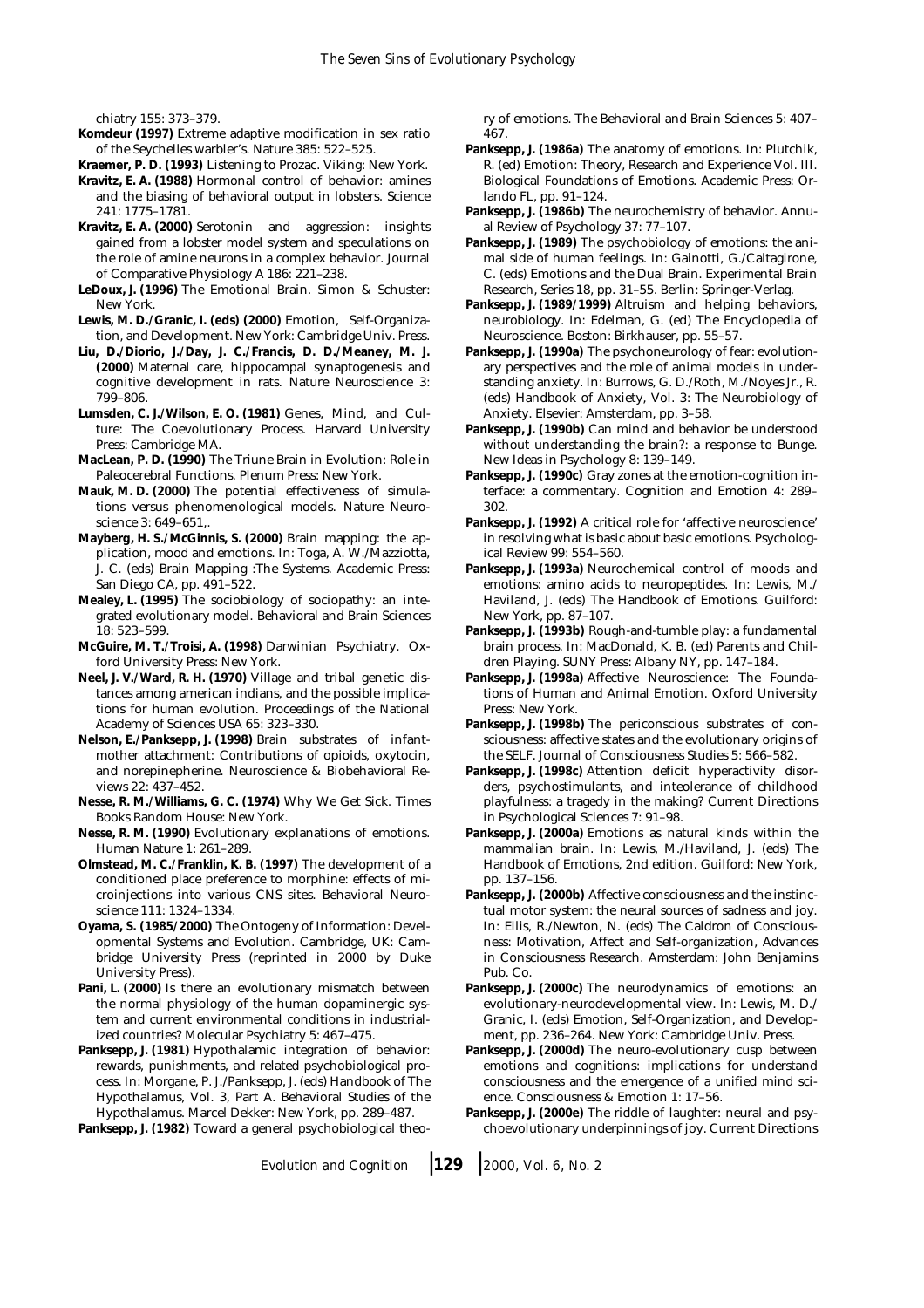in Psychological Sciences 9: 183–186.

- **Panksepp, J. (2001)** The long-term psychobiological consequences of infant emotions: prescriptions for the 21st century. Infant Mental Health Journal (in press).
- **Panksepp, J./Burgdorf, J. (1999)** Laughing rats? Playful tickling arouses high frequency ultrasonic chirping in young rodents. In: Hameroff, S./Chalmers, D./Kazniak, A., Toward a Science of Consciousness III. Cambridge MA: MIT Press, pp. 231–244.
- **Panksepp, J./Burgdorf, J. (2000)** 50k-Hz chirping (laughter?) in response to conditioned and unconditioned tickle-induced reward in rats: effects of social housing and genetic variables. Behavioral Brain Research 115: 25–38.
- **Panksepp, J./Burgdorf, J./Gordon, N. (2001)** Toward a genetics of joy: Breeding rats for 'laughter'. In: Kazniak, A. (ed) Emotions, Qualia, and Consciousness. World Scientific: London (in press).
- **Panksepp, J./Herman, B./Conner, R./Bishop, P./Scott, J. P. (1978)** The biology of social attachments: opiates alleviate separation distress. Biological Psychiatry 9: 213–220.
- **Panksepp, J./Herman, B. H./Villberg, T./Bishop, P./DeEskinazi, F. G. (1980)** Endogenous opioids and social behavior. Neuroscience and Biobehavioral Reviews 4: 473–487.
- **Panksepp, J./Knuston, B./Burgdorf, J. (2001)** The role of emotional brain systems in addictions: A neuro-evolutionary perspective. Addiction (in Press).
- **Panksepp, J./Nelson, E./Siviy, S. (1994)** Brain opioids and mother-infant social motivation. Acta Paediatrica 397: 40– 46.
- **Panksepp, J./Normansell, L. A./Herman, B. Bishop, P./Crepeau, L. (1988)** Neural and neurochemical control of the separation distress call. In: Newman, J. D. (ed) The Physiological Control of Mammalian Vocalization. Plenum Press: New York, pp. 263–299.
- **Panksepp, J./Siviy, S./Normansell, L. (1984)** The psychobiology of play: theoretical and methodological perspectives. Neuroscience and Biobehavioral Reviews 8: 465–492.
- **Panksepp, J./Siviy, S. M./Normansell, L. A. (1985)** Brain opioids and social emotions. In: Reite, M./Fields, T. (eds) The Psychobiology of Attachment and Separation. Academic Press: New York, pp. 3–49.
- **Parrot, W. G./Schulkin, J. (1993)** Neuropsychology and the cognitive nature of emotions. Cognition and Emotion 7: 43–59.
- **Penton-Voak, I. S./Perrett, D. I. (2000)** Female preference for male faces changes cyclically: Further evidence. Evolution and Human Behavior 21: 39–48.
- **Perrett, D. I./Lee, K. J./Penton-Voak, I./Rowland, D./Yoshikawa, S./Burt, D. M./Henzl, S. P./Castles, D. L./Akamatsu, S. (1998)** Effects of sexual dimorphism on facial attractiveness. Nature 394: 884–887.
- **Pfaff, D. W. (1999)** Drive: Neurobiological and Molecular Mechanisms of Sexual Motivation. MIT Press: Cambridge MA.
- **Pinker, S. (1994)** The Language Instinct. Morrow: New York.
- **Pinker, S. (1997)** How the Mind Works. Norton: New York.
- **Plomin, R. (1999)** Genetics and general cognitive ability. Nature, Vol. 402 (Suppl): C25–29.
- **Plomin, R./DeFries, J. C./McClearn, G. E./Rutter, M. (1997)** Behavior Genetics, 3rd edition. New York: W.H. Freeman and Co.
- **Rizzolatti, G./Fadiga, L./Gallese, V./Fogassi, L. (1996)** Premotor cortex and the recognition of motor actions. Brain Research and Cognition 3: 131–141.
- **Robins, R. W./Gosling, S. D./Craik, K. H. (1999)** An empirical analysis of trends in psychology. American Psychologist

54: 117–128.

- **Robinson, T. E./Berridge, K. (1993)** The neural basis of drug craving: an incentive-sensitization theory of addiction. Brain Research Reviews 18: 247–291.
- **Rolls, E. T. (1999)** The Brain and Emotion. Oxford University Press: Oxford UK.
- **Rosen, J. B./Schulkin, J. (1998)** From normal fear to pathological anxiety. Psychological Review 104: 325–350.
- **Salmon, C./Daly, M. (1996)** On the importance of kin relations to Canadian women and men. Ethology and Sociobiology 17: 289–297.
- **Samuels, R. (1998)** Evolutionary psychology and the massive modularity hypothseis. The British Journal for the Philosophy of Science 49: 575–602.
- **Schaffner, K. F. (1998)** Genes, behavior, and developmental emergentism: one process, indivisible? Philosophy of Science 65: 209–252.
- **Scheibel, A. B./Schopf, J. W. (eds) (1997)** The Origin and Evolution of Intelligence. Jones and Bartlett: Boston.
- **Scott, J. P./Fuller, J. L. (1965)** Genetics and the Social Behavior of the Dog. University of Chicago Press: Chicago.
- **Scott, J. P. (1989)** The Evolution of Social Systems. Gordon and Breach Science Publishers: New York.
- **Segal, N. L./Weisfeld, G. E./Weisfeld, C. C. (eds) (1997)** Uniting Psychology and Biology: Integrative Perspectives on Human Development. American Psychological Association: Washington DC.
- **Segal, N. L. (1999)** Entwined Lives: Twins and What They Tell Us About Human Behavior. Dutton: New York.
- **Sheldon, B. C./Ellegren, H. (1998)** Paternal effort related to experimentally manipulated paternity of male collared flycatchers. Proceedings of the Royal Society of London 265: 1737–1742.
- **Shand, A. F. (1920)** The Foundations of Character: Being a Study of the Tendencies of the Emotions and Sentiments. MacMillan and Co: London.
- **Silverman, I./Choi, J./Mackewn, A./Fisher, M. Moro, J./Olshansky, E. (2000)** Evolved mechanisms underlying wayfinding: further studies on the hunter-gatherer theory of spatial sex differences. Evolution and Human Behavior 21: 201–213.
- **Sober, E./Wilson, D. S. (1998)** Unto Others. Harvard University Press: Cambridge MA.
- **Spence, S. A./Frith, C. D. (1999)** Towards a functional anatomy of volition. Journal of Consciousness Studies 6: 11–30.
- **Stevens, A./Price, J. (1996)** Evolutionary Psychiatry. Routledge: London.
- **Thornhill, R./Palmer, C. T. (2000)** A Natural History of Rape: Biological Bases of Sexual Coercion. MIT Press: Cambridge MA.
- **Tinbergen, N. (1972)** Functional ethology and the human sciences. Proceedings of the Royal Society of London, vol. 182B, pp. 385–410.
- **Toga, A. W./Mazziotta, J. C. (eds) (2000)** Brain Mapping: The Systems. Academic Press: San Diego CA.
- **Tomasello, M. (1999)** The Cultural Origins of Human Cognition. Harvard University Press: Cambridge MA.
- **Tooby, J./Cosmides, L. (2000)** Toward mapping the evolved functional organization of mind and brain. In: Gazzaniga, M. S. (ed) The New Cognitive Neuroscience (2nd edition). MIT Press: Cambridge MA, pp. 1167–1178.
- **Vanderhaeghen, P./Lu, Q./Prakash, N./Frisen, J./Walsh, C. A./Frostig, R. D./Flanagan, J. G. (2000)** A mapping label requaired for normal scale of body representation in the cortex. Nature Neuroscience 3: 358–365.
- **Vogt, B. A./Devinsky, O. (2000)** Topography and relation-

*Evolution and Cognition* ❘ **<sup>130</sup>** ❘ *2000, Vol. 6, No. 2*